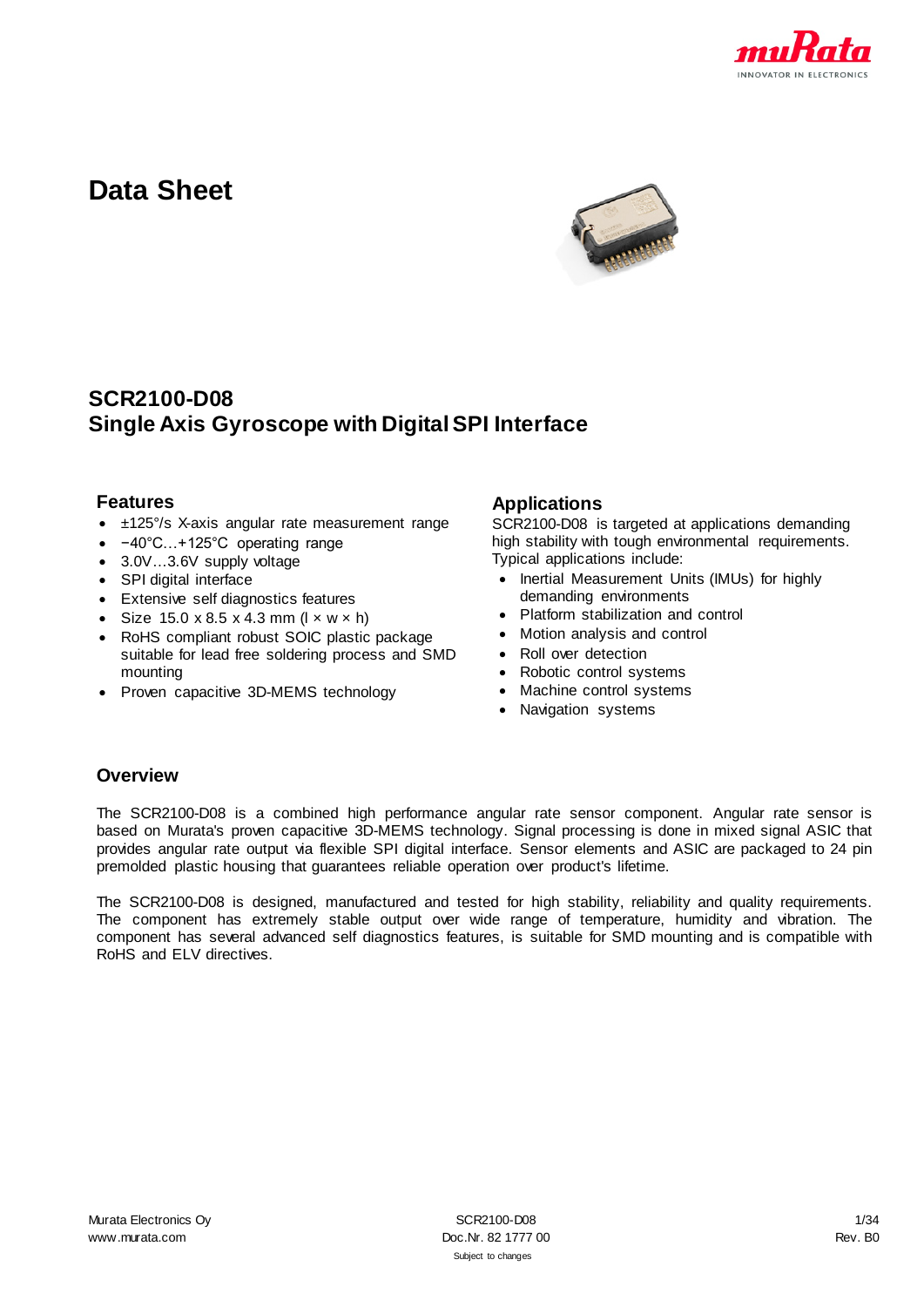

|                |                | <b>TABLE OF CONTENTS</b>                                                  |  |
|----------------|----------------|---------------------------------------------------------------------------|--|
| 1              |                |                                                                           |  |
|                |                |                                                                           |  |
|                | 2.1            |                                                                           |  |
|                | 2.2            |                                                                           |  |
|                | 2.3            |                                                                           |  |
|                | 2.4            |                                                                           |  |
|                | 2.5            |                                                                           |  |
|                | 2.6<br>2.6.1   |                                                                           |  |
|                | 2.7            |                                                                           |  |
|                | 2.8            |                                                                           |  |
|                | 2.9            |                                                                           |  |
|                | 2.10<br>2.10.1 |                                                                           |  |
|                | 2.11           |                                                                           |  |
|                | 2.12           |                                                                           |  |
| 3 <sup>1</sup> |                |                                                                           |  |
|                | 3.1            |                                                                           |  |
| 4              |                |                                                                           |  |
|                | 4.1            |                                                                           |  |
|                | 4.2            | Reset and Power Up Sequence For Enabling Internal Failsafe Diagnostics 19 |  |
| 5 <sub>5</sub> |                |                                                                           |  |
|                | 5.1            |                                                                           |  |
|                | 5.1.1          |                                                                           |  |
|                | 5.1.2          |                                                                           |  |
|                | 5.1.3          |                                                                           |  |
|                | 5.1.4<br>5.1.5 |                                                                           |  |
|                | 5.1.6          |                                                                           |  |
|                | 5.1.7          |                                                                           |  |
| 6              |                |                                                                           |  |
|                | 6.1            |                                                                           |  |
|                | 6.1.1          |                                                                           |  |
|                | 6.1.2          |                                                                           |  |
|                | 6.2            |                                                                           |  |
|                | 6.2.1          |                                                                           |  |
|                |                |                                                                           |  |
|                | 6.2.2          |                                                                           |  |
|                | 6.2.3<br>6.2.4 |                                                                           |  |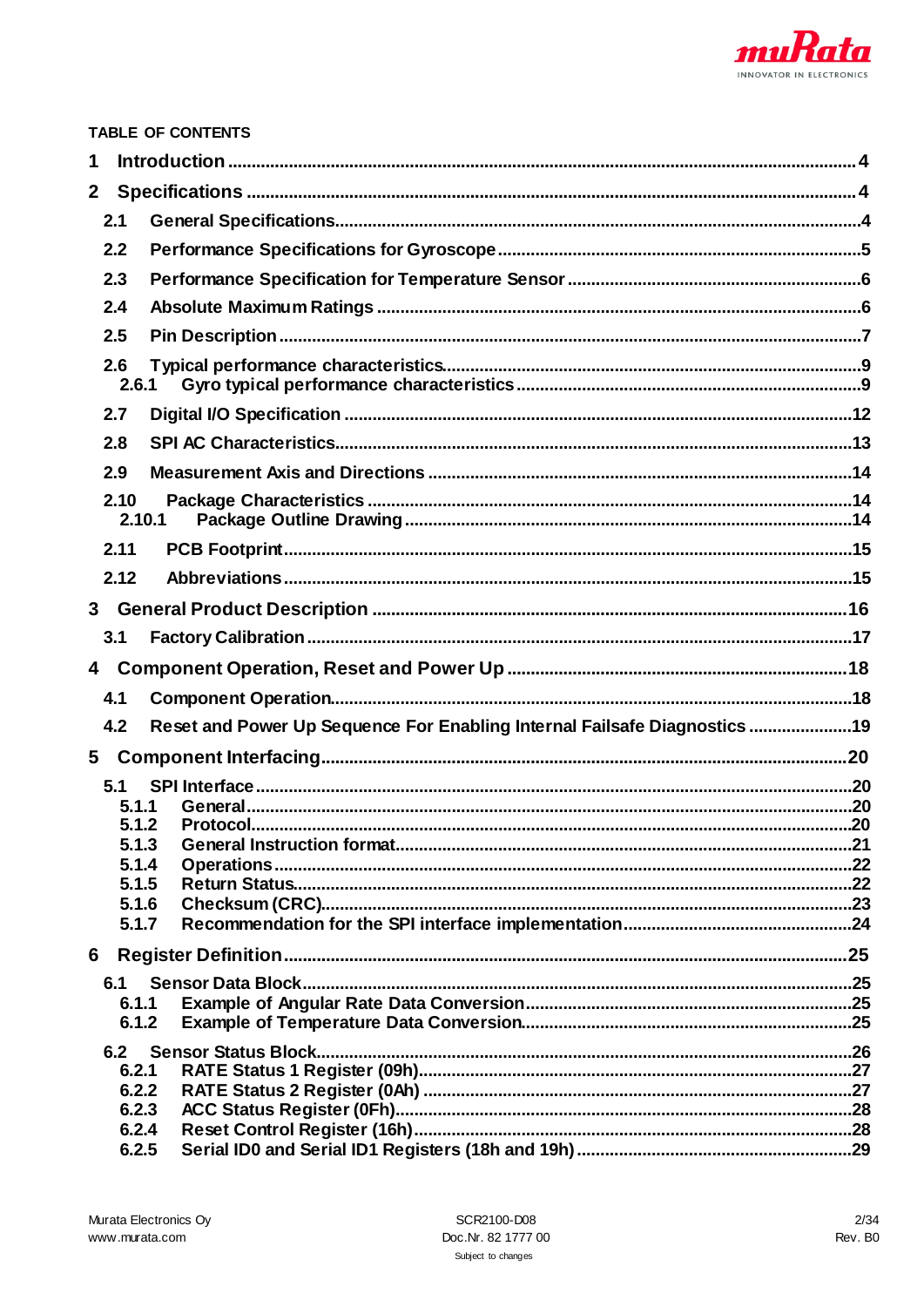

| 7.1 |  |
|-----|--|
|     |  |
|     |  |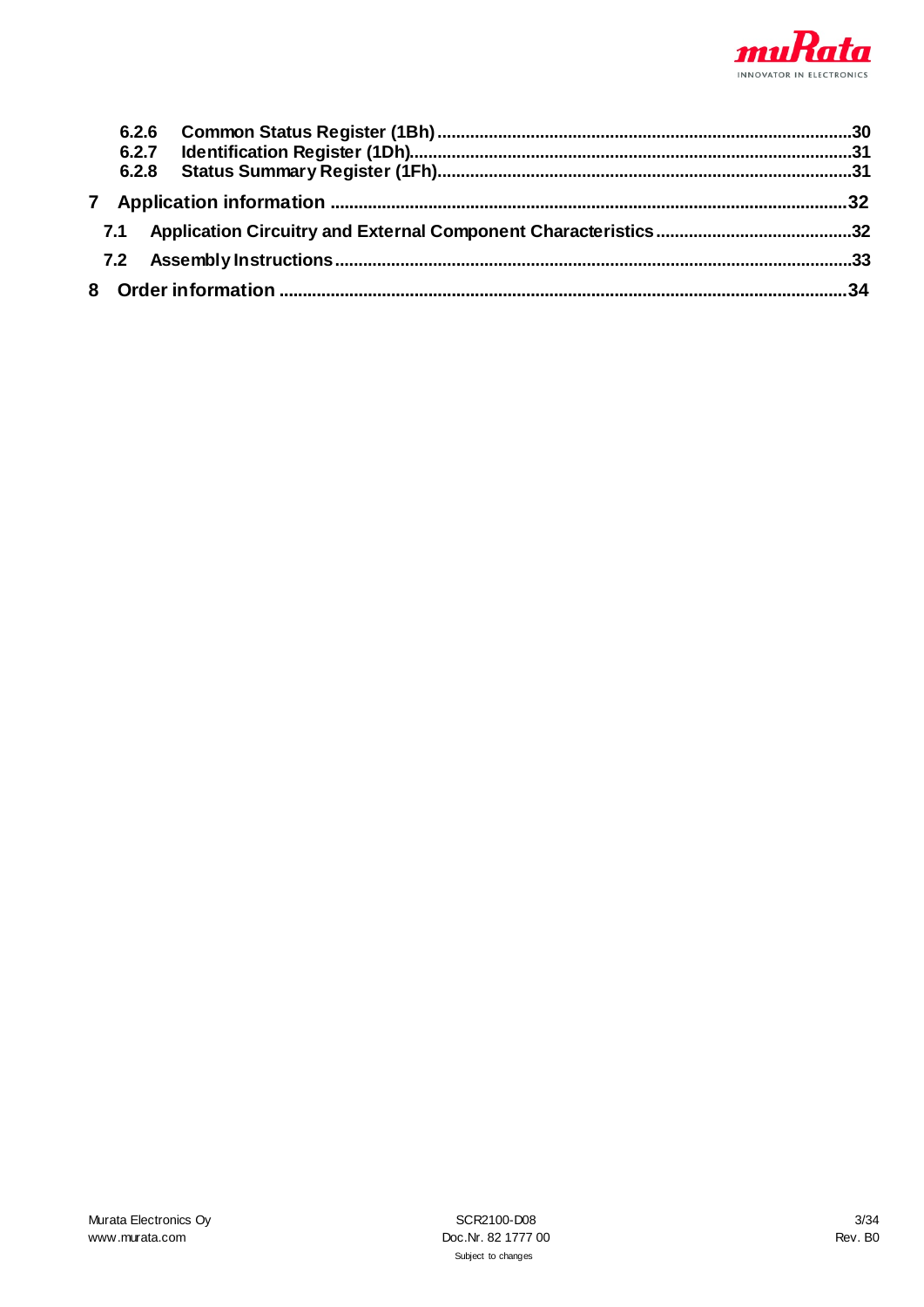

### <span id="page-3-0"></span>**1 Introduction**

This document contains essential technical information about the SCR2100-D08 sensor including specifications, SPI interface descriptions, user accessible register details, electrical properties and application information. This document should be used as a reference when designing in SCR2100-D08 component.

### <span id="page-3-1"></span>**2 Specifications**

### <span id="page-3-3"></span><span id="page-3-2"></span>**2.1 General Specifications**

General specifications for SCR2100-D08 component are presented in [Table 1.](#page-3-3) All analog voltages are related to the potential at AVSS and all digital voltages are related to the potential at DVSS.

| Parameter                                                | Condition                           | Min | Typ  | Max  | Units |
|----------------------------------------------------------|-------------------------------------|-----|------|------|-------|
| Analog supply voltage: AVDD                              |                                     | 3.0 | 3.3  | 3.6  | V     |
| Analog supplycurrent: I_AVDD                             | Temperature range -40  +125 °C      |     | 13.9 |      | mA    |
| Digital supply voltage: DVDD                             |                                     | 3.0 | 3.3  | 3.6  | V     |
| Digital supplycurrent: I_DVDD                            | Temperature range -40  +125 °C      |     | 3.3  |      | mA    |
| Boostsupplycurrent: I_L1                                 | Mean value                          |     | 6.7  | 11.5 | mA    |
| (current through inductor L1, see                        | Peak value, $T < 1 \mu s$           |     |      | 110  | mA    |
| Figure 22)                                               | Max. value during startup (T≤0.4ms) |     |      | 60   | mA    |
| Total current, I_TOTAL                                   | $LMDD + LDVDD + L1$                 |     | 23.9 | 31.5 | mA    |
| Total current reset                                      | Total average current during reset  |     |      | 5    | mA    |
| Rise/fall time: AVDD, DVDD,<br>Vin_BOOST (see Figure 22) |                                     |     |      | 200  | ms    |

Table 1. General specifications.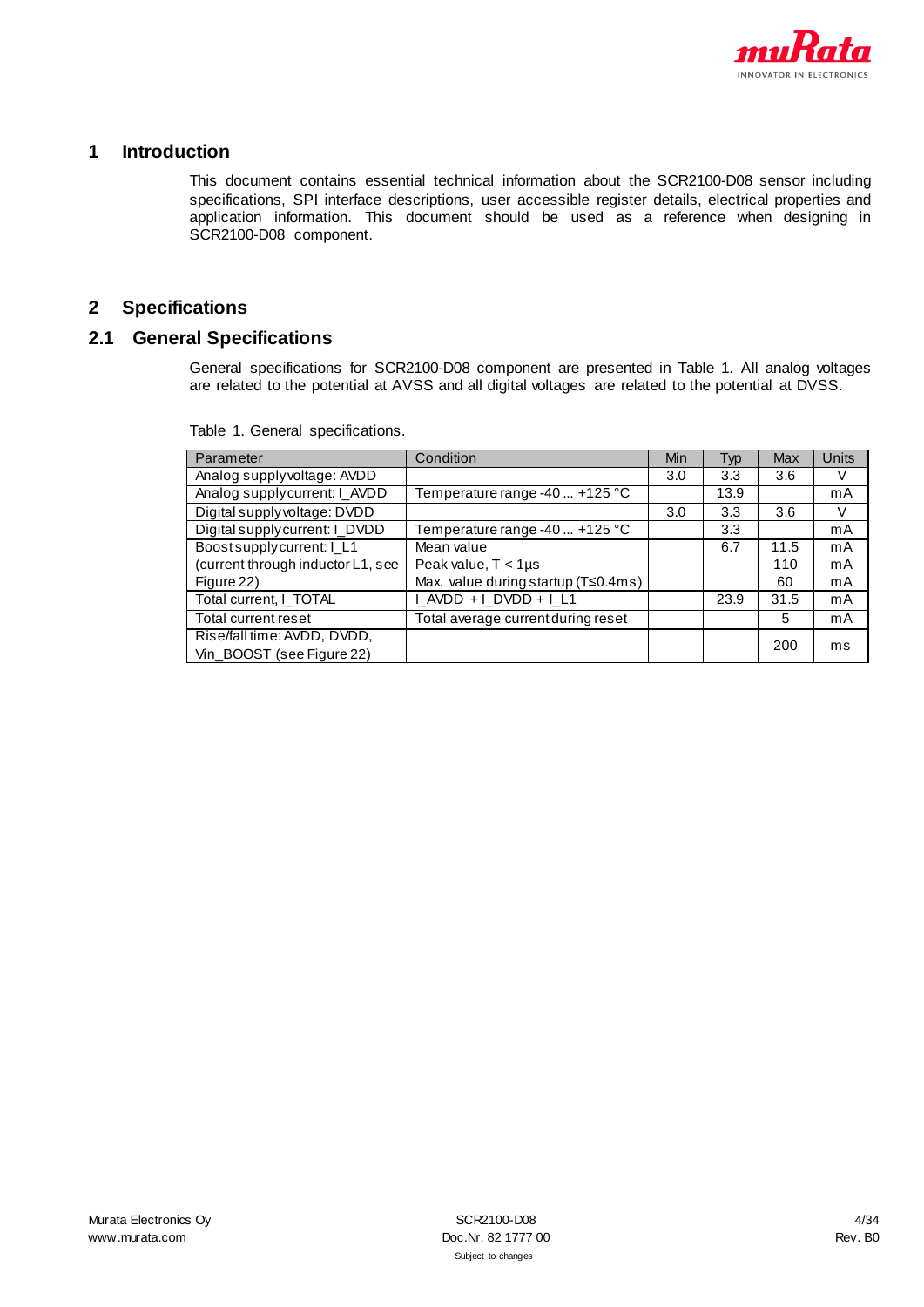

# <span id="page-4-0"></span>**2.2 Performance Specifications for Gyroscope**

Table 2. Gyro performance specifications (DVDD=AVDD=3.3V, ambient temperature and ODR=2.3kHz unless otherwise specified).

| Parameter                        | Condition                                                  | Min    | Typ      | Max        | <b>Units</b>                          |
|----------------------------------|------------------------------------------------------------|--------|----------|------------|---------------------------------------|
| Operating range                  | Measurement axis X                                         | $-125$ |          | 125        | $\degree$ /s                          |
| Offset (zero rate output)        |                                                            |        | $\Omega$ |            | <b>LSB</b>                            |
| Offset error (A                  |                                                            | $-1$   |          | 1          | $\degree$ /s                          |
| Offset temperature drift (B)     | $-40^{\circ}$ C  +125 $^{\circ}$ C                         | $-0.8$ |          | 0.8        | $\degree$ /s                          |
| Offset short term bias stability |                                                            |        | 1        |            | $\degree$ /h                          |
| Angular random walk              |                                                            |        | 0.23     |            | ∘∧⁄h                                  |
| Sensitivity                      |                                                            |        | 50       |            | $LSB/({}^\circ\!/s)$                  |
| Sensitivity error (C             | $-40^{\circ}$ C  +125°C                                    | $-2.5$ |          | 2.5        | %                                     |
| Linearity error <sup>(D</sup>    |                                                            |        | ±0.5     |            | $\degree$ /s                          |
| Integrated noise (RMS)           | 60Hz filter                                                |        | 0.05     |            | $\degree$ /SRMS                       |
| Noise density                    |                                                            |        | 0.005    |            | $(^{\circ}/\text{s})\sqrt{\text{Hz}}$ |
| Cross axis sensitivity (E        |                                                            | $-1.5$ |          | 1.5        | %                                     |
| G-sensitivity                    |                                                            | $-0.1$ |          | 0.1        | (°/s)/g                               |
| Shock sensitivity                | 50g, 6ms                                                   |        |          | 2.0        | $\degree$ /s                          |
| Shock recovery                   |                                                            |        |          | 50         | ms                                    |
| Amplitude response               | 10Hz filter, -3dB frequency<br>60Hz filter, -3dB frequency |        | 10<br>60 |            | Hz<br>Hz                              |
| Power on start-up time           | 10Hz filter<br>60Hz filter                                 |        |          | 750<br>620 | ms<br>ms                              |
| Recommended ODR <sup>(F</sup>    |                                                            |        | 2300     |            | Hz                                    |

Min/Max v alues are v alidation ±3 sigma v ariation limits f rom test population. Ty pical v alues are not guaranteed.

A) Includes of f set calibration error and drif t ov er lif etime.

B) Dev iation f rom v alue at ambient temperature.

C) Includes calibration error, dev iation f rom room temperature v alue and drif t ov er lif etime.

D) Straight line through specif ied measurement range end points.

E) Cross axis sensitiv ity is the maximum sensitivity in the plane perpendicular to the measuring direction: Cross axis f or Y axis = Sensitivity Y / Sensitivity X

Cross axis f or  $Z$  axis = Sensitiv ity  $Z/$  Sensitiv ity  $X$ 

F) ODR = Output Data Rate, see sectio[n 5.1.7](#page-23-0) for more details.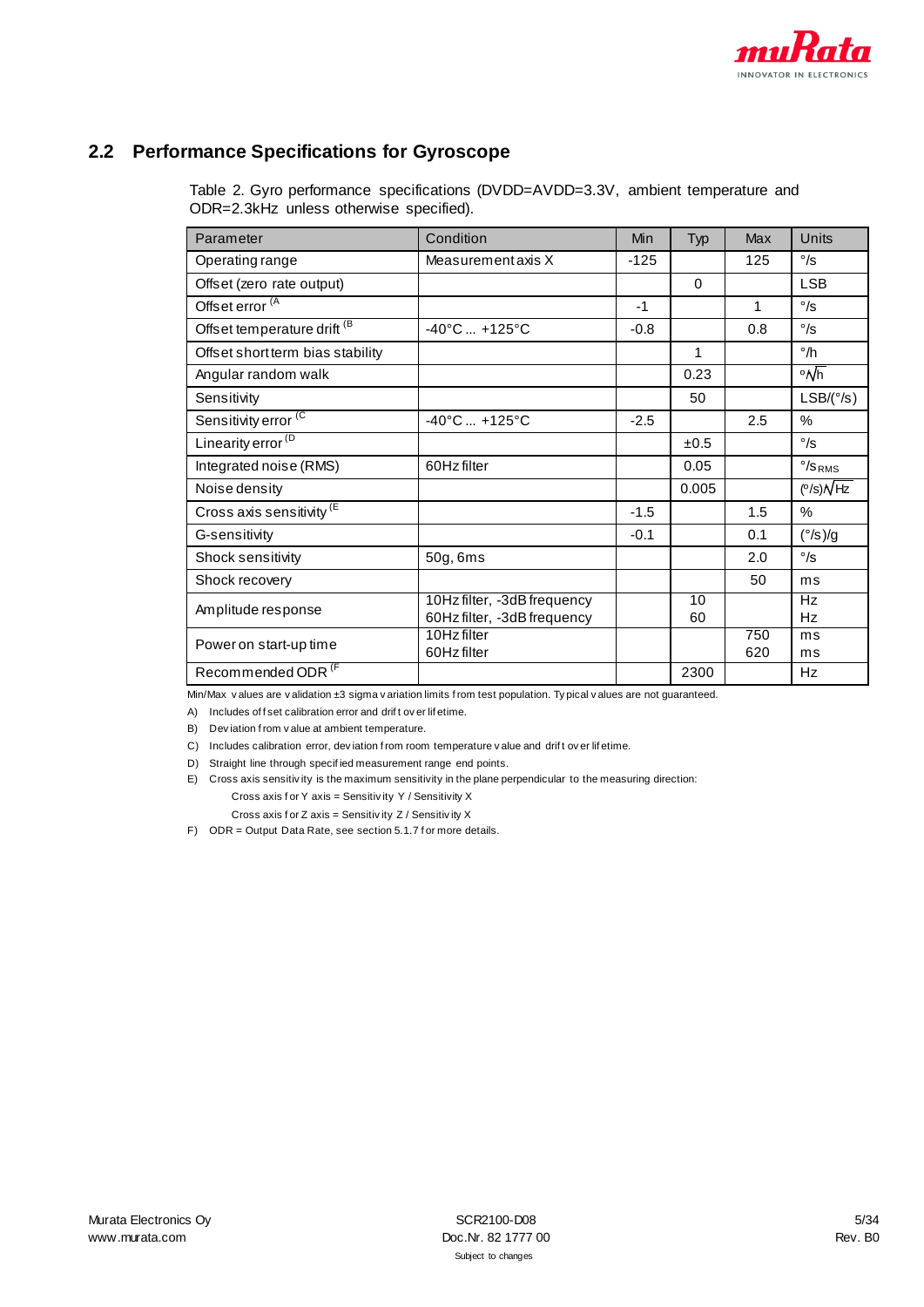

# <span id="page-5-0"></span>**2.3 Performance Specification for Temperature Sensor**

Table 3. Temperature sensor performance specifications.

| Parameter                      | Condition                                             | Min. | <b>Typ</b> | Max.   | <b>IUnit</b> |
|--------------------------------|-------------------------------------------------------|------|------------|--------|--------------|
| Temperature signal range       |                                                       | -50  |            | $+150$ | $\sim$       |
| Temperature signal sensitivity | Temperature sensor output in 2's<br>complement format |      | 14.7       |        | $LSB$ /°C    |

Temperature is converted to °C with following equation:

Temperature  $[°C] = 60 + (TEMP / 14.7)$ ,

where TEMP is temperature sensor output register content in decimal format.

### <span id="page-5-2"></span><span id="page-5-1"></span>**2.4 Absolute Maximum Ratings**

Within the maximum ratings [\(Table 4\)](#page-5-2), no damage to the component shall occur. Parametric values may deviate from specification, yet no functional deviation shall occur. All analog voltages are related to the potential at AVSS, all digital voltages are related to DVSS.

| Parameter         | Remark                                                        | Min.                            | Typ        | Max.       | Unit          |
|-------------------|---------------------------------------------------------------|---------------------------------|------------|------------|---------------|
| <b>AVDD</b>       | Supply voltage analog circuitry                               | $-0.3$                          |            | 4.3        | v             |
| <b>DVDD</b>       | Supply voltage digital circuitry                              | $-0.3$                          |            | 4.3        | V             |
| <b>DIN/DOUT</b>   | Maximum voltage at digital input and output pins              | $-0.3$                          |            | $DVDD+0.3$ | V             |
| VBoost,<br>LBoost | Maximum voltage at high voltage input and output<br>pins      | $-0.3$                          |            | 40         | $\vee$        |
| Topr              | Operating temperature range                                   | $-40$                           |            | 125        | °C            |
| Tstg              | Storage temperature range                                     | -40                             |            | 150        | °C            |
| <b>ESD HBM</b>    | ESD according Human Body Model (HBM),<br>Q100-002             | ±2000                           |            |            |               |
| ESD_MM            | ESD according Machine Model (MM),<br>Q100-003                 | ±200                            |            |            | $\mathcal{L}$ |
|                   | ESD_CDM ESD according Charged Device Model (CDM),<br>Q100-011 | ±500<br>$±750$ (corner<br>pins) |            |            |               |
| <b>US</b>         | Ultrasonic agitation (cleaning, welding, etc)                 |                                 | Prohibited |            |               |

Table 4. Absolute maximum ratings.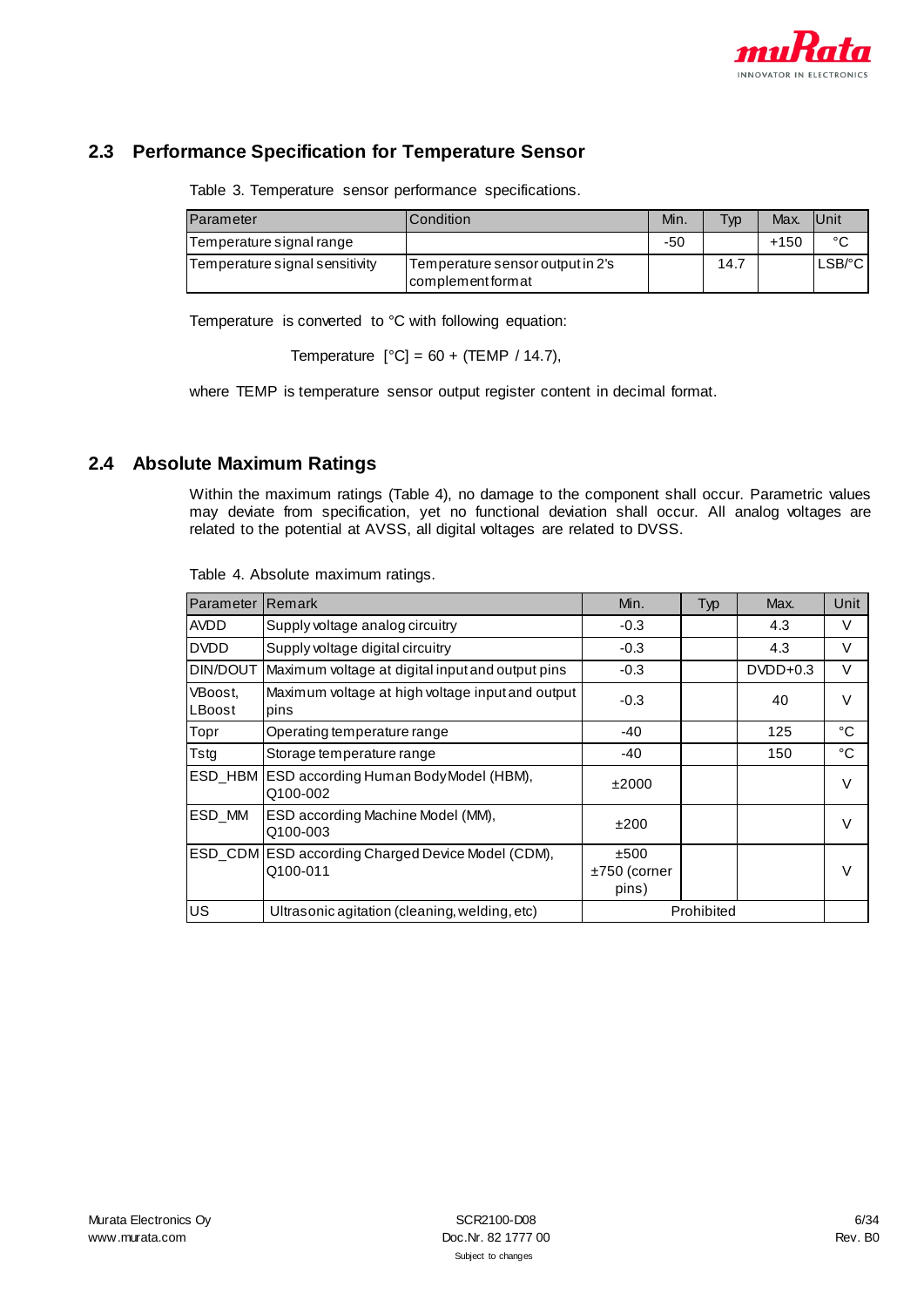

# <span id="page-6-0"></span>**2.5 Pin Description**

The pinout for SCR2100-D08 is presented in [Figure 1,](#page-6-1) while the pin descriptions can be found in [Table 5.](#page-7-0)



<span id="page-6-1"></span>Figure 1. Pinout for SCR2100-D08.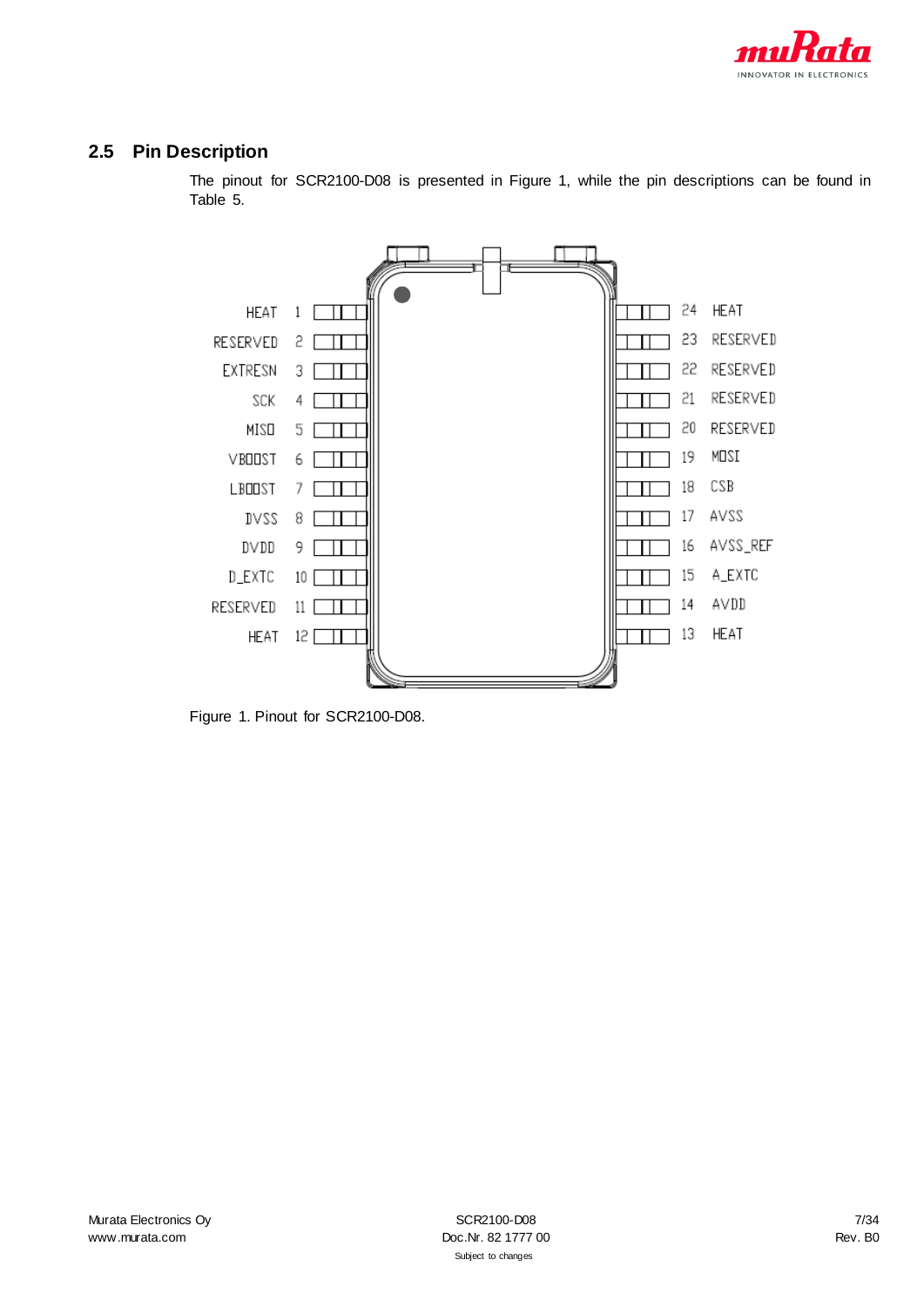

Ì.

| Pin#             | Name            | Type                     | Description                                                                                                                                                |
|------------------|-----------------|--------------------------|------------------------------------------------------------------------------------------------------------------------------------------------------------|
| 1, 12,<br>13, 24 | <b>HEAT</b>     |                          | Heat sink connection, connect externally to AVSS                                                                                                           |
| 2, 11            | <b>RESERVED</b> | ٠                        | Factory use only, leave floating                                                                                                                           |
| 3                | <b>EXTRESN</b>  | <b>DIN</b>               | External Reset, 3.3V logic compatible Schmitt-trigger input with internal<br>pull-up, LOW-HIGH transition causes system restart. Minimum low time<br>100us |
| 4                | <b>SCK</b>      | <b>DIN</b>               | CLK signal of SPI Interface                                                                                                                                |
| 5                | <b>MISO</b>     | <b>DOUT</b>              | Data Out of SPI Interface                                                                                                                                  |
| 6                | <b>VBOOST</b>   | AOUT_HV                  | External capacitor connection for high voltage analog supply,<br>high voltage pad ≈30V                                                                     |
| $\overline{7}$   | <b>LBOOST</b>   | AIN_HV                   | Connection for inductor for high voltage generation,<br>high voltage pad ≈30V                                                                              |
| 8                | <b>DVSS</b>     | <b>GND</b>               | Digital Supply Return, connect externally to AVSS                                                                                                          |
| 9                | <b>DVDD</b>     | <b>SUPPLY</b>            | <b>Digital Supply Voltage</b>                                                                                                                              |
| 10               | D_EXTC          | <b>AOUT</b>              | External capacitor connection for digital core (typ. 1.8V)                                                                                                 |
| 11               | <b>RESERVED</b> | ٠                        | Factory use only, leave floating                                                                                                                           |
| 14               | <b>AVDD</b>     | <b>SUPPLY</b>            | Analog Supply voltage                                                                                                                                      |
| 15               | A_EXTC          | <b>AOUT</b>              | External capacitor connection for positive reference voltage                                                                                               |
| 16               | AVSS_REF        | <b>GND</b>               | Analog reference ground, connect externally to AVSS                                                                                                        |
| 17               | <b>AVSS</b>     | <b>GND</b>               | Analog Supply Return, connect externally to DVSS                                                                                                           |
| 18               | <b>CSB</b>      | <b>DIN</b>               | Chip Select of SPI Interface, 3.3V logic compatible Schmitt-trigger input                                                                                  |
| 19               | <b>MOSI</b>     | <b>DIN</b>               | Data In of SPI Interface, 3.3V logic compatible Schmitt-trigger input                                                                                      |
| 20               | <b>RESERVED</b> | ÷.                       | Factory use only, leave floating or connect to GND                                                                                                         |
| 21               | <b>RESERVED</b> | $\blacksquare$           | Factory use only, leave floating or connect to GND                                                                                                         |
| 22               | <b>RESERVED</b> | ä,                       | Factory use only, leave floating                                                                                                                           |
| 23               | <b>RESERVED</b> | $\overline{\phantom{0}}$ | Factory use only, leave floating                                                                                                                           |

<span id="page-7-0"></span>

| Table 5. SCR2100-D08 pin descriptions. |  |  |
|----------------------------------------|--|--|
|----------------------------------------|--|--|

r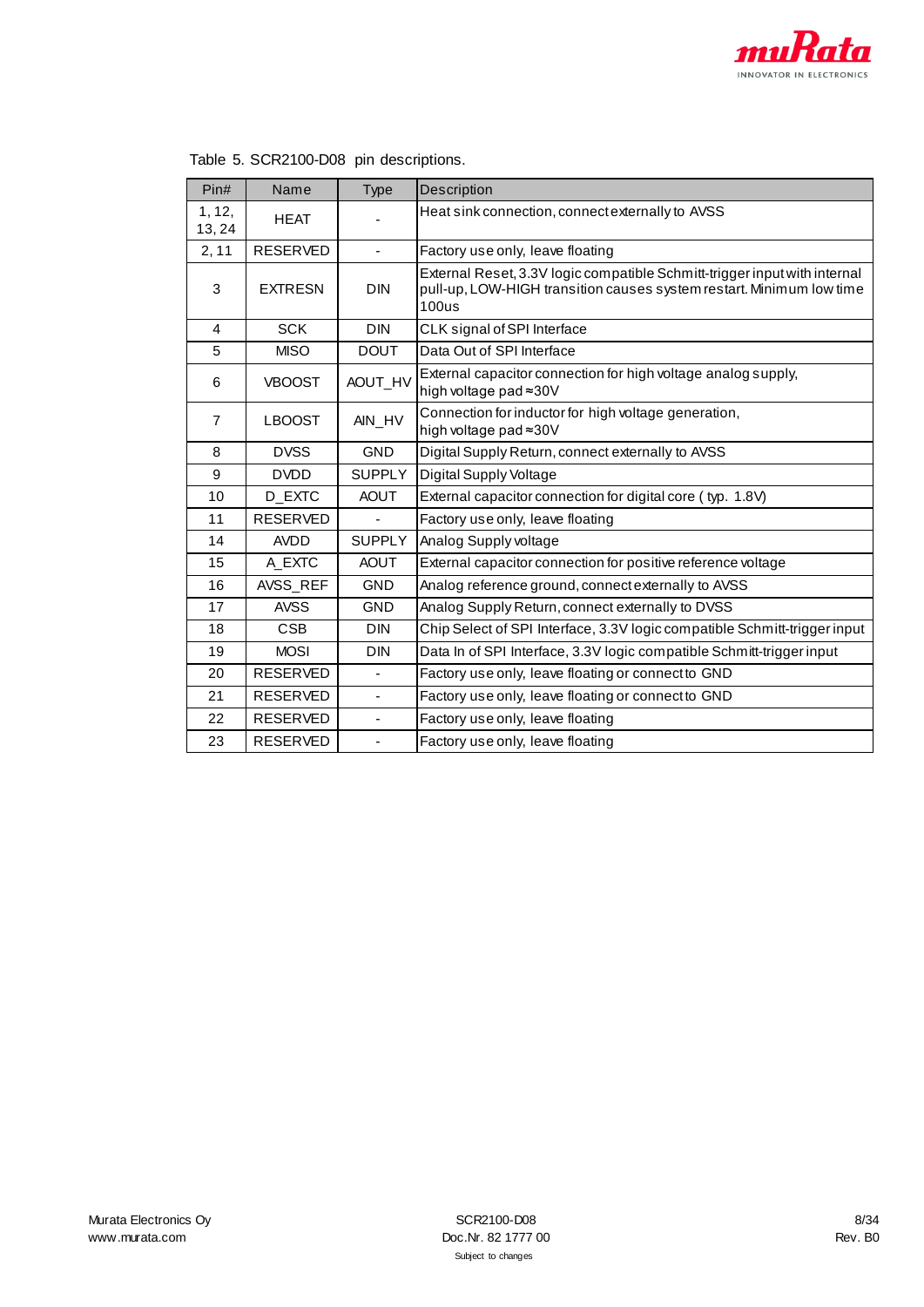

# <span id="page-8-0"></span>**2.6 Typical performance characteristics**

### <span id="page-8-1"></span>**2.6.1 Gyro typical performance characteristics**



Figure 2. SCR2100-D08 gyro typical output temperature drift in °/s.



Figure 3. SCR2100-D08 gyro typical sensitivity deviation from room temperature value in %.



Figure 4. SCR2100-D08 gyro typical RMS noise in °/sRMS.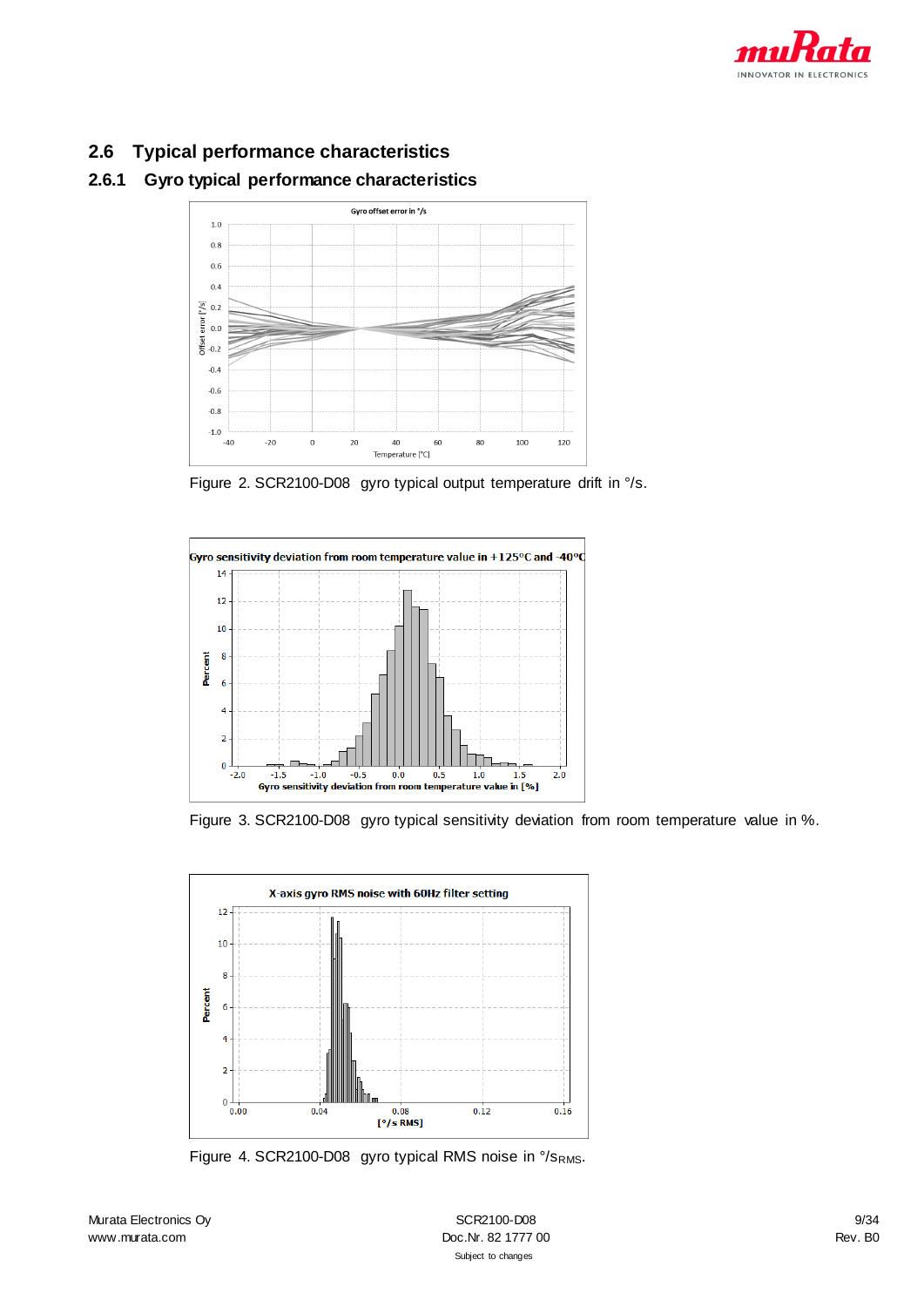



Figure 5. SCR2100-D08 gyro Allan deviation in °/h.



Figure 6. SCR2100-D08 gyro typical cross axis sensitivity in %.



Figure 7. SCR2100-D08 gyro typical G-sensitivity in (°/s)/g.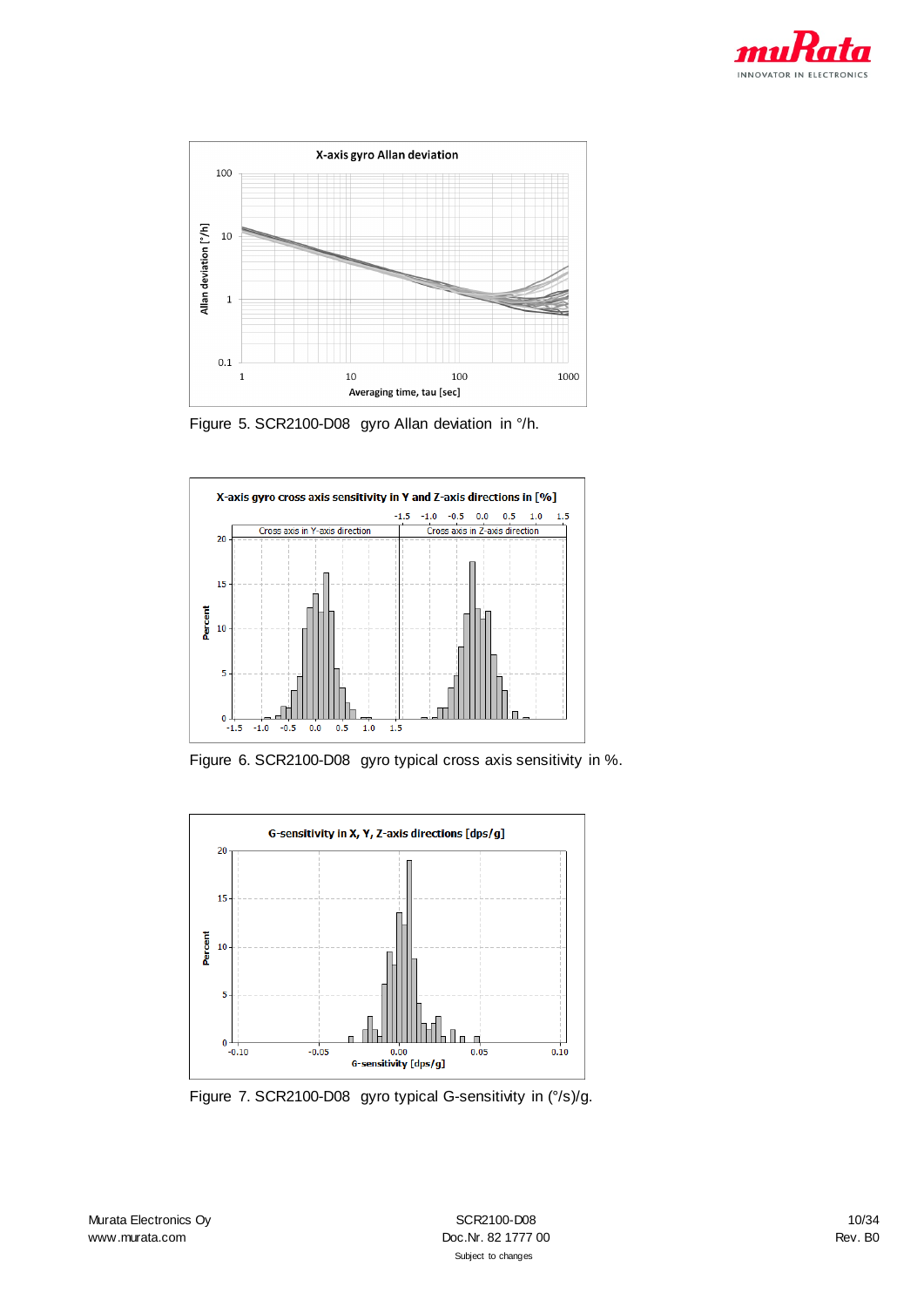



Figure 8. SCR2100-D08 gyro amplitude and phase response with 60Hz filter setting.



Figure 9. SCR2100-D08 gyro amplitude and phase response with 10Hz filter setting.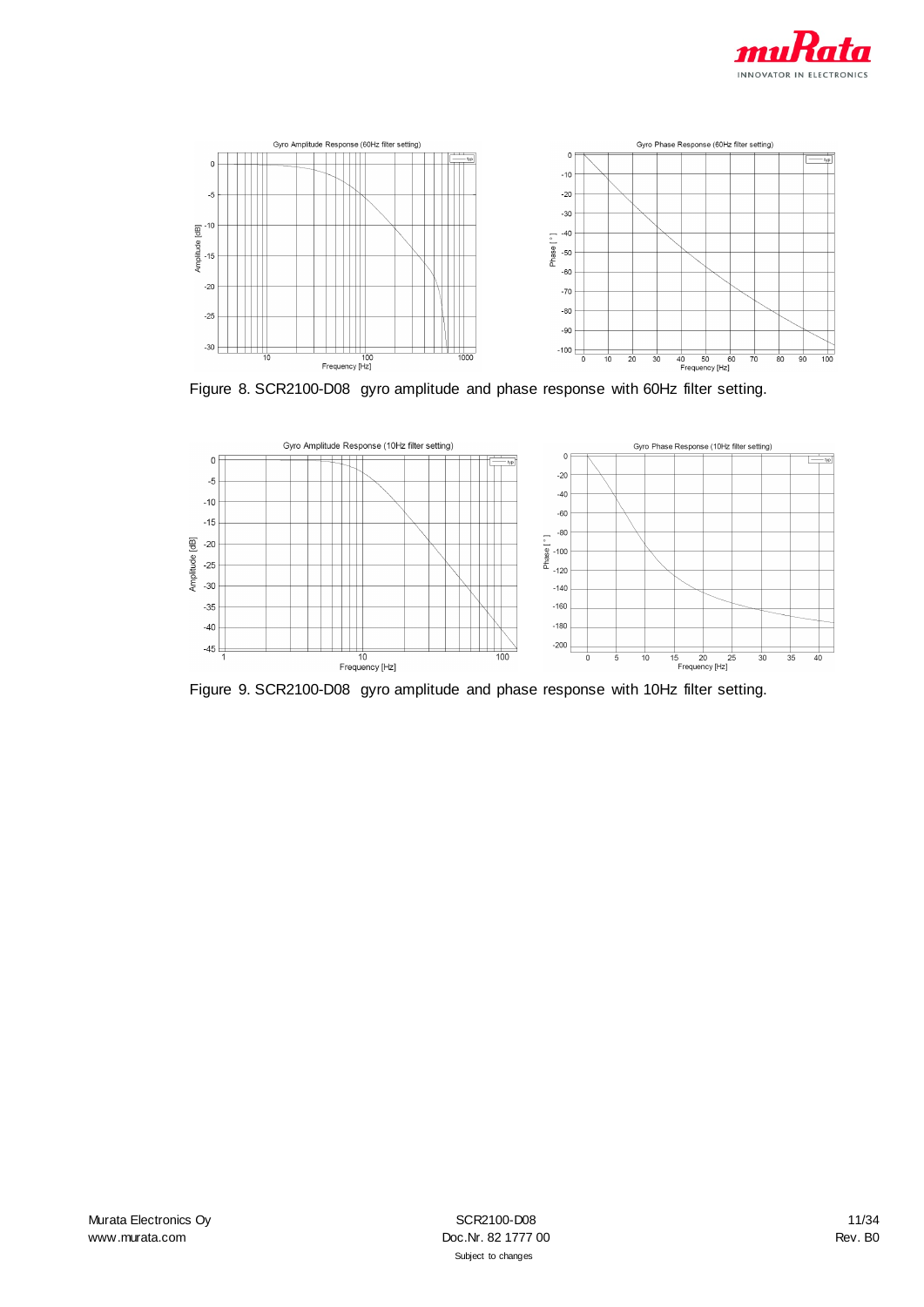

# <span id="page-11-1"></span><span id="page-11-0"></span>**2.7 Digital I/O Specification**

[Table 6](#page-11-1) describes the DC characteristics of SCR2100-D08 sensor SPI I/O pins. Supply voltage is 3.3 V unless otherwise specified. Current flowing into the circuit has a positive value.

| Symbol                   | Description                                                                                                                                      | Min.           | Nom. | Max.       | Unit   |
|--------------------------|--------------------------------------------------------------------------------------------------------------------------------------------------|----------------|------|------------|--------|
| <b>Serial Clock SCLK</b> |                                                                                                                                                  |                |      |            |        |
| VinHigh                  | Input high voltage                                                                                                                               | $\overline{2}$ |      | $DVDD+0.3$ | $\vee$ |
| VinLow                   | Input low voltage                                                                                                                                | $-0.3$         |      | 0.8        | V      |
| Vhy                      | Input hysteresis                                                                                                                                 | 0.3            |      |            | V      |
| lleak                    | Input leakage current, $0V \leq V \cdot \text{in} \leq DVDD$                                                                                     | $-1$           |      | 1          | uA     |
| Cin                      | Input capacitance                                                                                                                                |                |      | 15         | pF     |
|                          |                                                                                                                                                  |                |      |            |        |
|                          | Chip select CSB (Pull Up), low active                                                                                                            |                |      |            |        |
| VinHigh                  | Input high voltage                                                                                                                               | 2              |      | $DVDD+0.3$ | V      |
| VinLow                   | Input low voltage                                                                                                                                | $-0.3$         |      | 0.8        | V      |
| Vhy                      | Input hysteresis                                                                                                                                 | 0.3            |      |            | V      |
| Isource                  | Input current source (Pull Up), $V_{in} = 0V$                                                                                                    | 10             |      | 50         | uA     |
| Cin                      | Input capacitance                                                                                                                                |                |      | 15         | pF     |
| Vin_open                 | Open circuit output voltage                                                                                                                      | $\overline{2}$ |      |            | V      |
|                          |                                                                                                                                                  |                |      |            |        |
|                          | Serial data input MOSI (Pull Down)                                                                                                               |                |      |            |        |
| VinHigh                  | Input high voltage                                                                                                                               | 2              |      | $DVDD+0.3$ | V      |
| VinLow                   | Input low voltage                                                                                                                                | $-0.3$         |      | 0.8        | $\vee$ |
| Vhy                      | Input hysteresis                                                                                                                                 | 0.3            |      |            | V      |
| Isource                  | Input current source (Pull Up), Vin = DVDD                                                                                                       | 10             |      | 50         | uA     |
| Cin                      | Input capacitance                                                                                                                                |                |      | 15         | pF     |
| Vin_open                 | Open circuit output voltage                                                                                                                      |                |      | 0.3        | V      |
|                          |                                                                                                                                                  |                |      |            |        |
|                          | Serial data output MISO (Tri state)                                                                                                              |                |      |            |        |
|                          | VoutHigh_-1mA Output high voltage, lout = -1mA                                                                                                   | DVDD-0.5       |      |            | V      |
|                          | VoutHigh_-50µA Output high voltage, lout = -50µA                                                                                                 | DVDD-0.2       |      |            | V      |
| VinHigh_1mA              | Output low voltage, lout = $+1mA$                                                                                                                |                |      | 0.5        | V      |
| VinHigh_50µA             | Output low voltage, lout = $+50\mu A$                                                                                                            |                |      | 0.3        | $\vee$ |
| lout_Hz                  | High impedance output current,<br>$0V <$ VMISO $<$ DVDD                                                                                          | $-1$           |      | 1          | uA     |
| Cld_miso                 | Capacitive load. The slope of the MISO<br>output signal mayneed to be controlled to<br>meet EMI requirements under specified load<br>conditions. |                |      | 200        | pF     |

Table 6. SPI DC characteristics.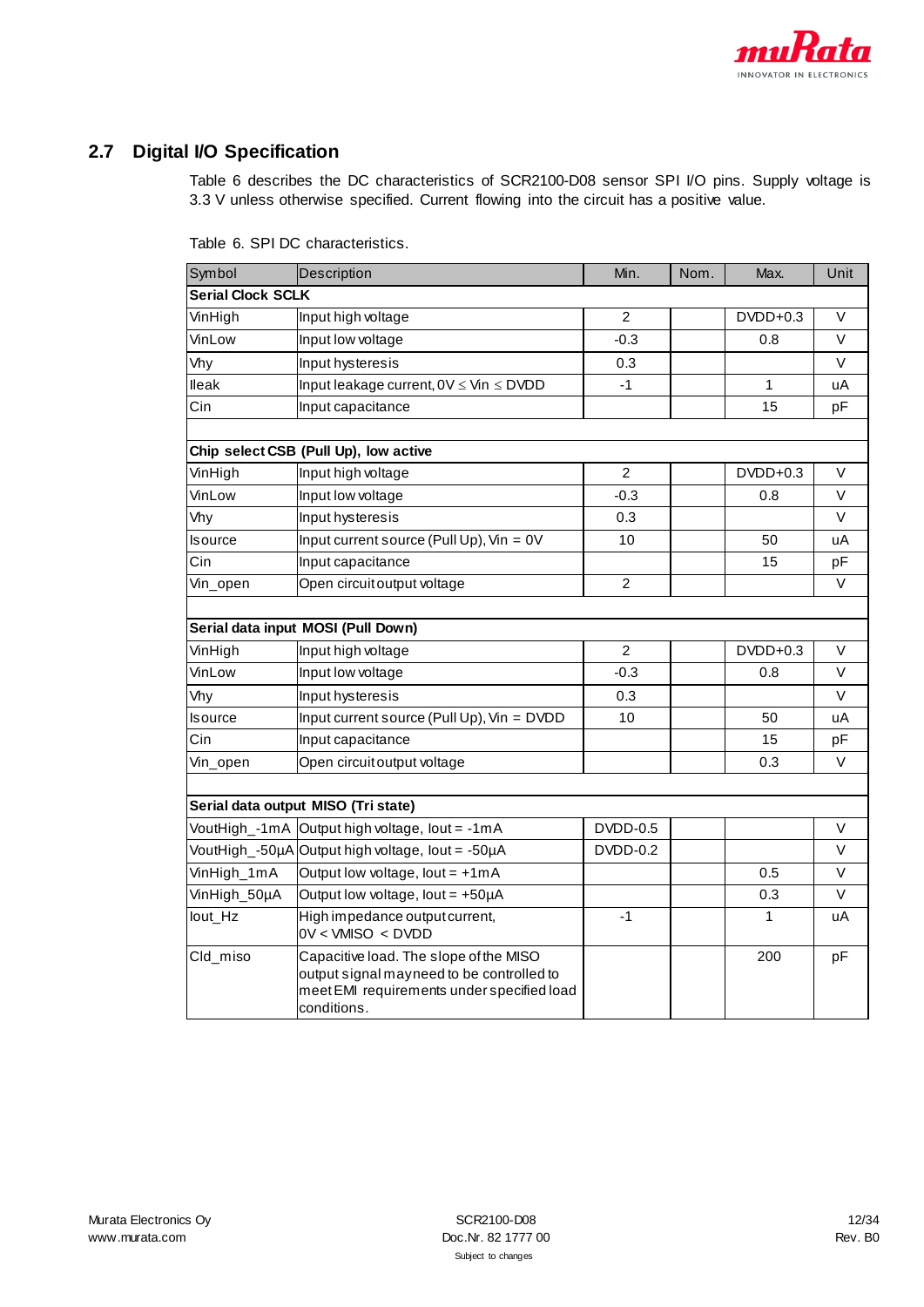

# <span id="page-12-0"></span>**2.8 SPI AC Characteristics**

The AC characteristics of SCR2100-D08 are defined i[n Figure 10](#page-12-1) and [Table 7.](#page-12-2)



<span id="page-12-1"></span>Figure 10. Timing diagram of SPI communication.

| Symbol                      | Description                                                                            | Min. | Nom.        | Max. | Unit       |
|-----------------------------|----------------------------------------------------------------------------------------|------|-------------|------|------------|
| F <sub>SPI</sub>            | It is recommended to use maximum SCK frequency,<br>see section 5.1.7 for more details. | 0.1  |             | 8    | <b>MHz</b> |
| $T_{SPI}$                   |                                                                                        |      | $1/F_{SPI}$ |      |            |
| Тсн                         | High time: duration of logical high level at SCLK                                      | 45   | $T_{SPI}/2$ |      | ns         |
| $T_{CL}$                    | Low time: duration of logical low level at SCLK                                        | 45   | $T_{SPI}/2$ |      | ns         |
| $T_{LS1}$                   | Setup time CSB: time between the falling edge of<br>CSB and the rising edge of SCLK    | 45   | $T_{SPI}/2$ |      | ns         |
| T <sub>VAL1</sub>           | Delay time: time delay from the falling edge of CSB<br>to data valid at MISO           |      |             | 30   | ns         |
| $\mathsf{T}_{\mathsf{SET}}$ | Setup time at MOSI: setup time of MOSI before the<br>rising edge of SCLK               | 15   |             |      | ns         |
| $T_{\sf HOL}$               | MOSI data hold time                                                                    | 8    |             |      | ns         |
| T <sub>VAL2</sub>           | Delay time: time delay from falling edge of SCLK to<br>data valid at MISO              |      |             | 30   | ns         |
| $T_{LS2}$                   | Hold time of CSB: time between the falling edge of<br>SCLK and the rising edge of CSB  | 45   | $T_{SPI}/2$ |      | ns         |
| $T_{LZ}$                    | Tri-state delay time: time between the rising edge of<br>CSB to MISO in Tri-state      |      |             | 15   | ns         |
| Тин                         | Time between SPI cycles: minimum high time of<br>CSB between two consecutive transfers | 250  |             |      | ns         |

<span id="page-12-2"></span>Table 7. SPI AC electrical characteristics.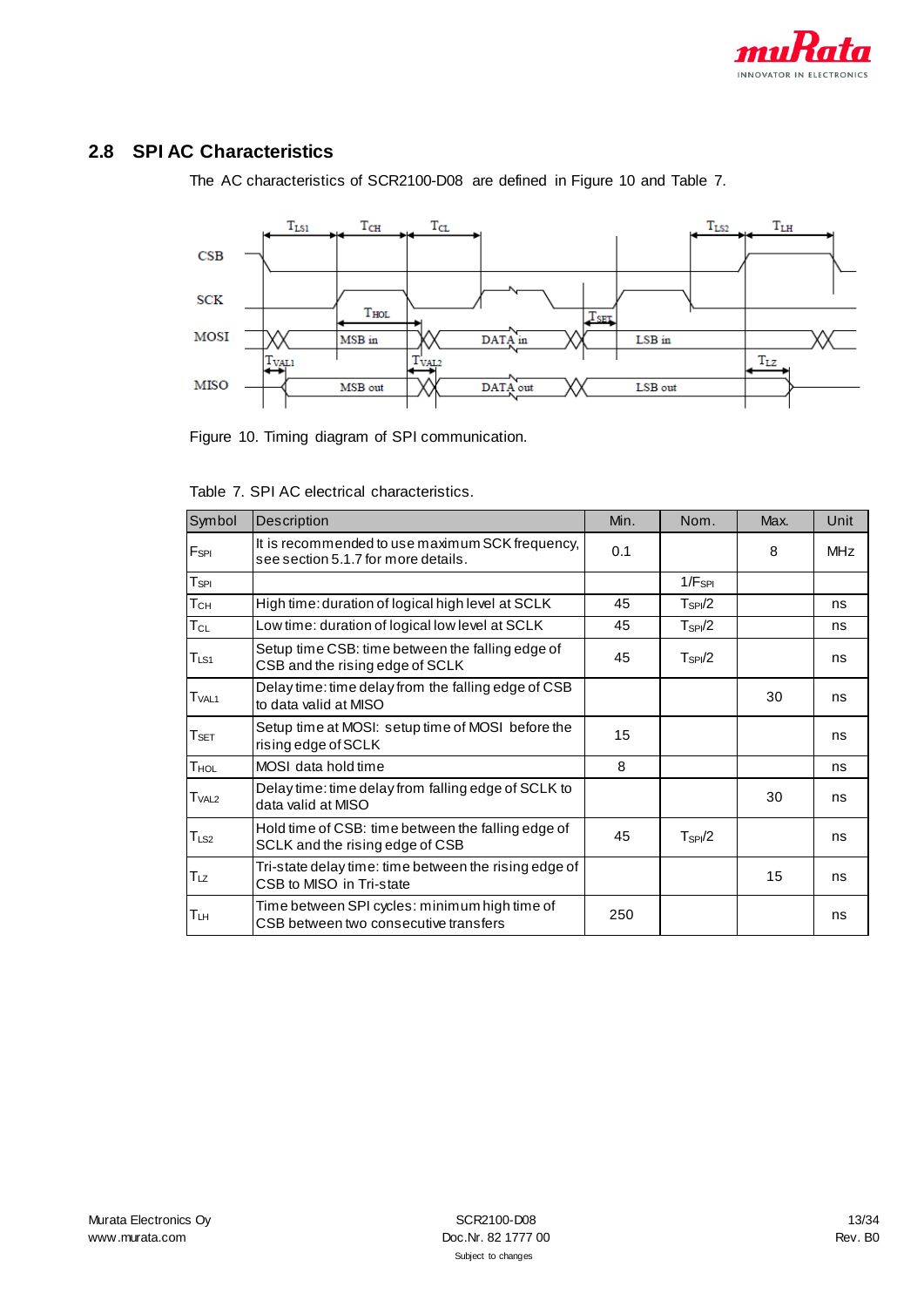

# <span id="page-13-0"></span>**2.9 Measurement Axis and Directions**



Figure 11. SCR2100-D08 measurement directions.

# <span id="page-13-1"></span>**2.10 Package Characteristics**

## <span id="page-13-2"></span>**2.10.1 Package Outline Drawing**





<span id="page-13-3"></span>Table 8. Limits for linear measures (ISO2768-f).

| Tolerance |              | Limits in mm for nominal size in mm |               |                 |
|-----------|--------------|-------------------------------------|---------------|-----------------|
| ∣ class   | $0.5$ to $3$ | Above 3 to 6                        | Above 6 to 30 | Above 30 to 120 |
| ∣f (fine) | ±0.05        | ±0.05                               | $+0.1$        | ±0.15           |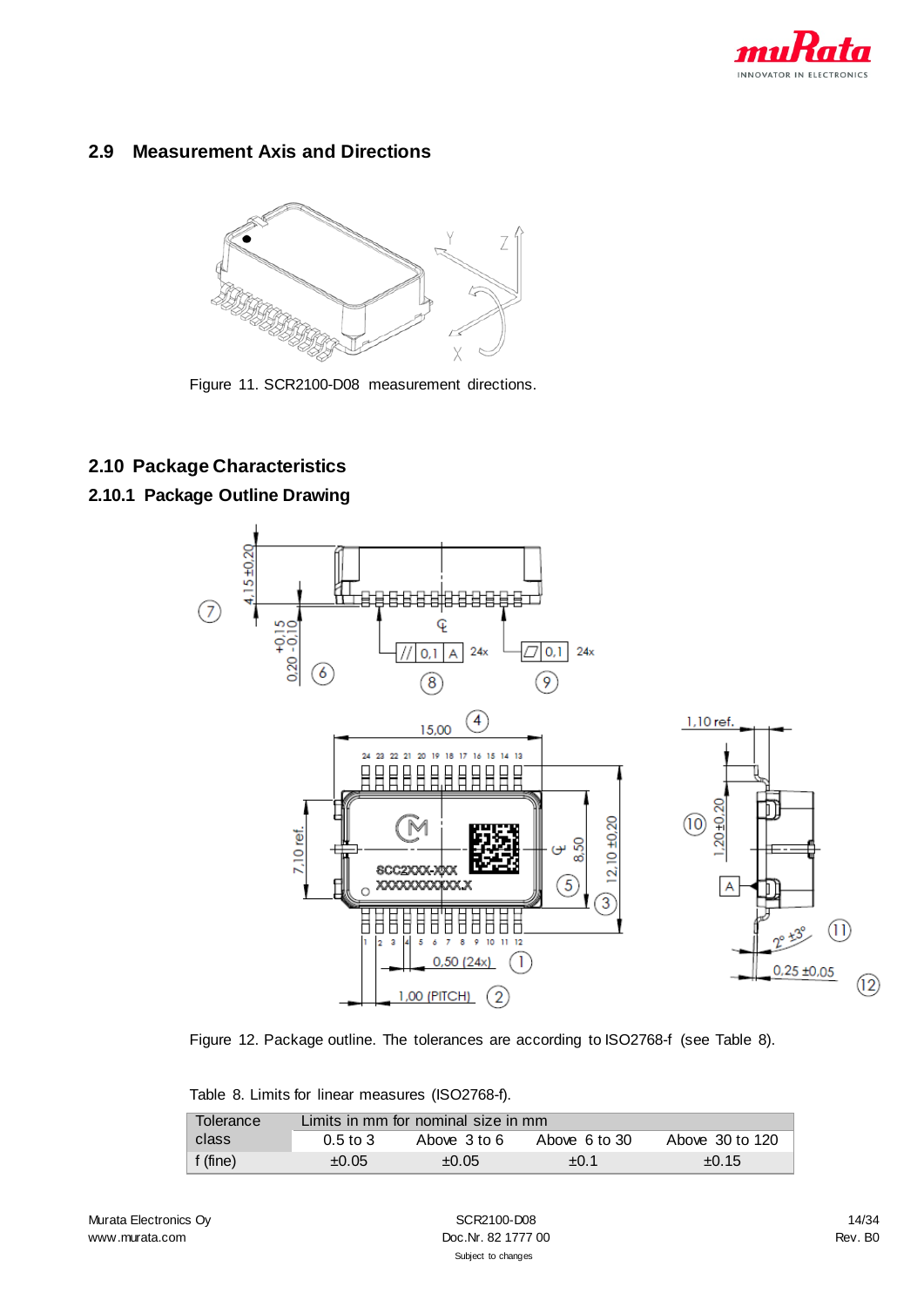

# <span id="page-14-0"></span>**2.11 PCB Footprint**



Figure 13. Recommended PWB pad layout for SCR2100-D08. The tolerances are according to ISO2768-f (see [Table 8\)](#page-13-3).

# <span id="page-14-1"></span>**2.12 Abbreviations**

| ASIC | Application Specific Integrated Circuit |
|------|-----------------------------------------|
| SPI  | Serial Peripheral Interface             |
| RT   | Room Temperature                        |
| DPS. | Degrees per second                      |
| FS   | <b>Full scale</b>                       |
| CSB  | <b>Chip Select</b>                      |
| SCK  | Serial Clock                            |
| MOSI | Master Out Slave In                     |
| MISO | Master In Slave Out                     |
| MCU  | Microcontroller                         |
|      |                                         |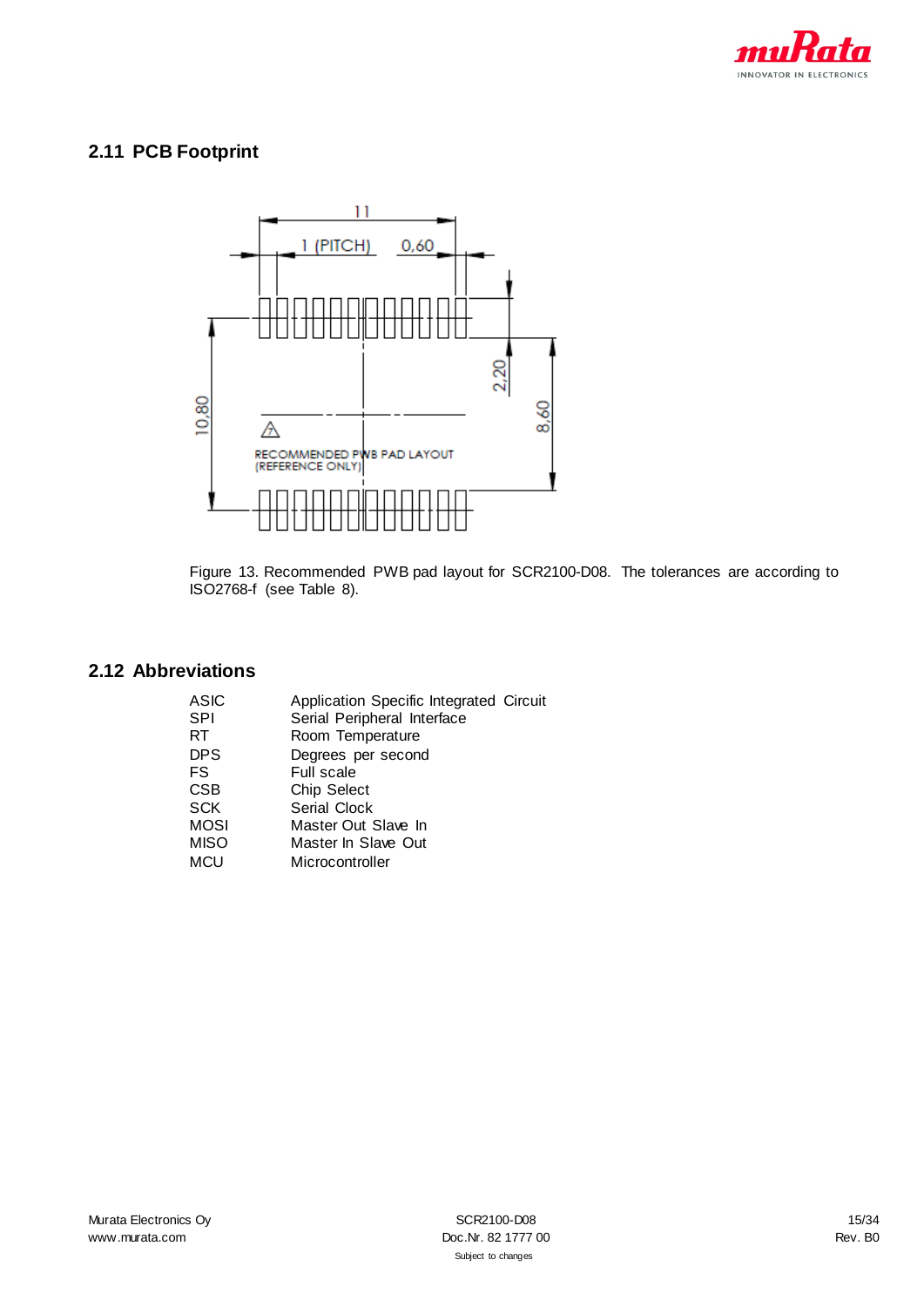

### <span id="page-15-0"></span>**3 General Product Description**

The SCR2100-D08 sensor consists of angular rate sensing element and Application-Specific Integrated Circuit (ASIC) used to sense and control the element. SCR2100-D08 utilizes the same ASIC as Murata's other high performance gyro accelerometer combo products (SCC2000 series). With SCR2100-D08 the ASIC's the accelerometer functionality is powered down. [Figure 14](#page-15-1) contains an upper level block diagram of the component. The ASIC provides SPI interface used to control and read the gyroscope.



<span id="page-15-1"></span>Figure 14. SCR2100-D08 component block diagram.

The angular rate sensing element is manufactured using Murata proprietary High Aspect Ratio (HAR) 3D-MEMS process, which enables making robust, extremely stable and low noise capacitive sensors.

The angular rate sensing element consists of moving masses that are purposely exited to in-plane drive motion. Rotation in sensitive direction causes out of plane movement that can be measured as capacitance change with the signal conditioning ASIC.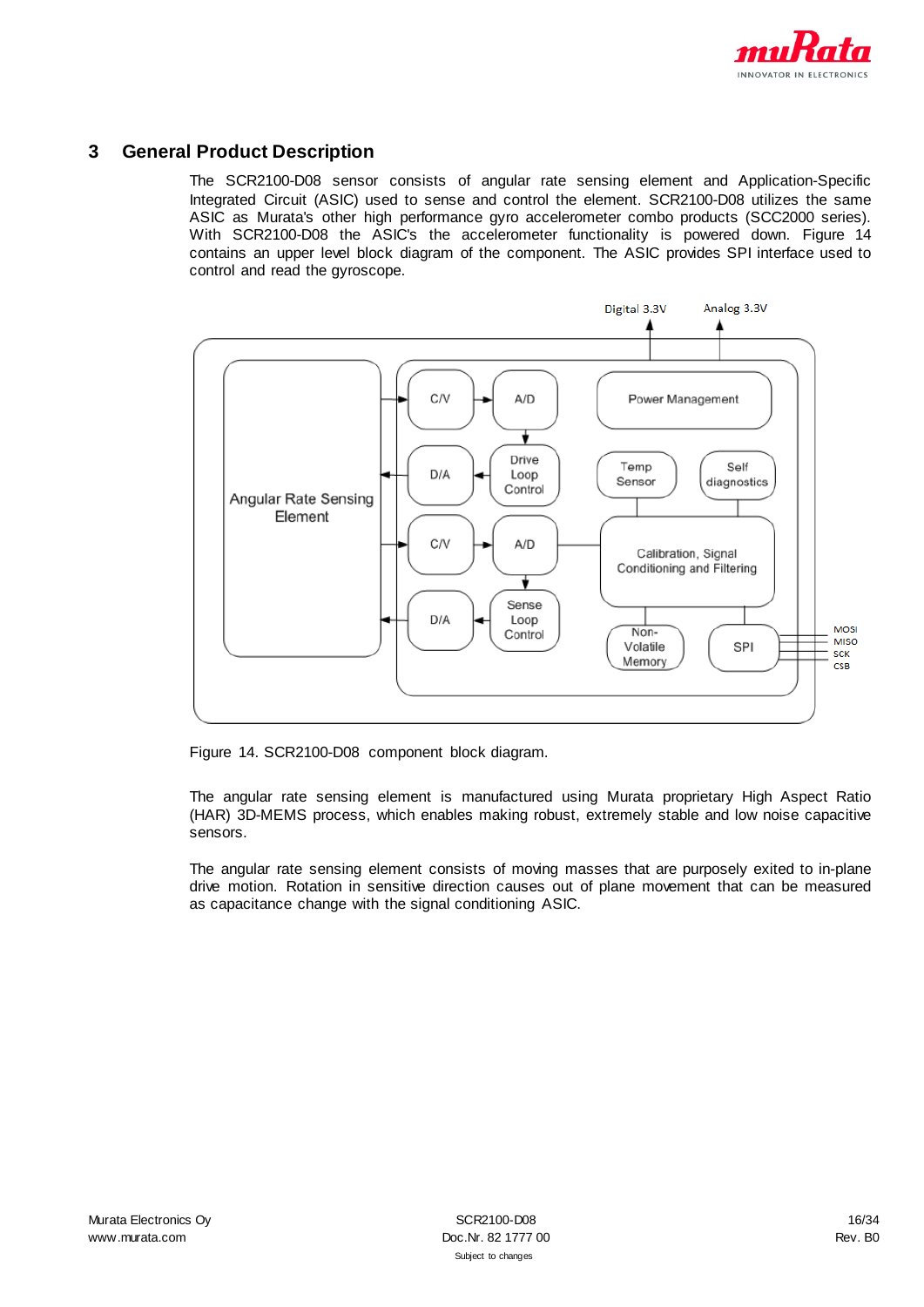

# <span id="page-16-0"></span>**3.1 Factory Calibration**

SCR2100-D08 sensors are factory calibrated. No separate calibration is required in the application. Parameters that are trimmed during production include sensitivities, offsets and frequency responses. Calibration parameters are stored to non-volatile memory during manufacturing. The parameters are read automatically from the internal non-volatile memory during the start-up.

It should be noted that assembly can cause minor offset/bias errors to the sensor output. If best possible offset/bias accuracy is required, system level offset/bias calibration (zeroing) after assembly is recommended.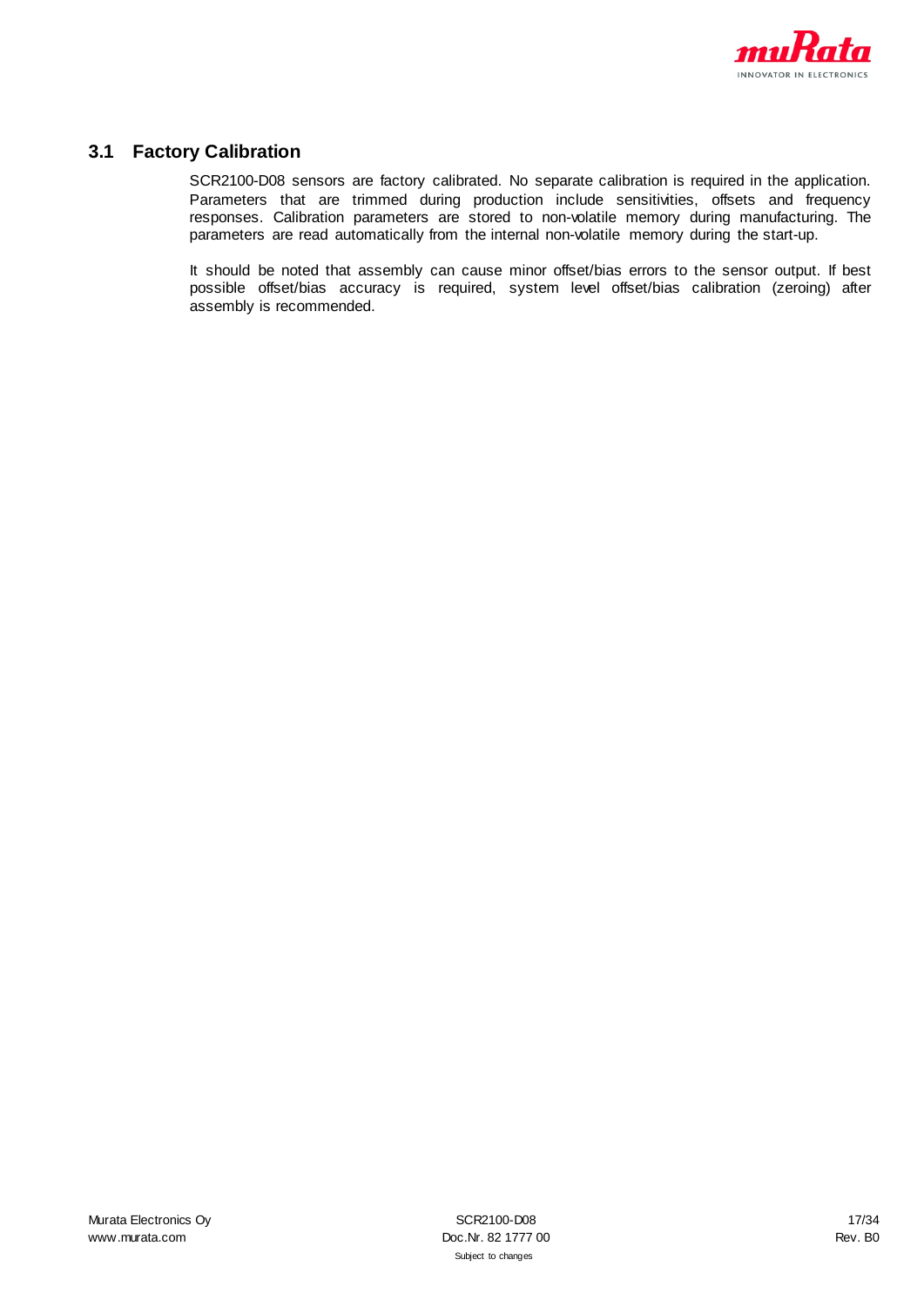

# <span id="page-17-0"></span>**4 Component Operation, Reset and Power Up**

### <span id="page-17-1"></span>**4.1 Component Operation**

Simplified sensor power up sequence is shown i[n Figure 15](#page-17-2) below. The SCR2100-D08 component has internal power-on reset circuit. It releases the internal reset-signal once the power supplies are within the specified range. After the reset, the sensor performs an internal startup sequence. During the startup sequence SCR2100-D08 reads configuration and calibration data from the nonvolatile memory to volatile registers. 620ms after the power on or reset, sensor shall be able to provide valid angular rate data, separate measurement mode activation is not needed.



<span id="page-17-2"></span>Figure 15. Simplified reset and power up sequence.

Sensor uses 60Hz low pass filter setting by default. In case the optional 10Hz low pass filter is used the filter setting can be set by writing the FLT bits to 01b in Status Summary register. See section [6.2.8](#page-30-1) for more information on Status Summary register. Sectio[n 5.1.4](#page-21-0) shows full SPI write frames for filter settings

SCR2100-D08 component has extensive internal failsafe diagnostics to detect over range and possible internal failures. If the internal failsafe diagnostics are used they should be enabled by clearing the status registers during component power up by following the sequence shown in section [4.2](#page-18-0) [\(Figure 16\)](#page-18-1).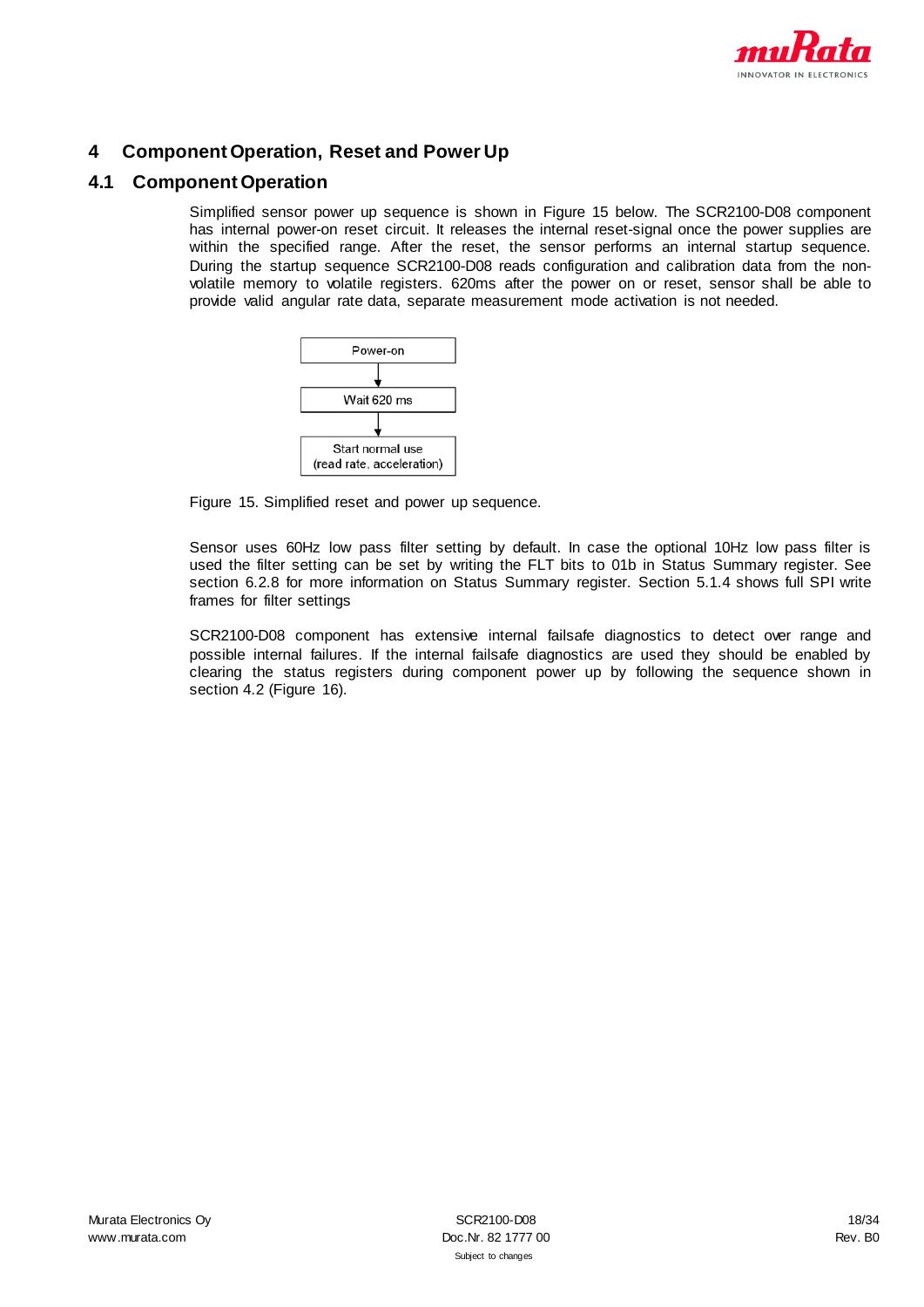

### <span id="page-18-0"></span>**4.2 Reset and Power Up Sequence For Enabling Internal Failsafe Diagnostics**

Reset and power up sequence for enabling component internal failsafe diagnostics is shown below in [Figure 16.](#page-18-1) After the reset, the sensor performs an internal startup sequence. 20 ms after the reset the SPI bus becomes accessible and the output filter can be set to a desired value. If the filter is not set to a valid value (60Hz or 10Hz setting), the default setting (00b =  $60$ Hz) is used and the S\_OK\_C flag in Status Summary Register will indicate a failure. In 750ms (10Hz filter setting) or in 620ms (60Hz filter selection) the gyro shall be able to deliver valid data.

During the startup sequence the sensor performs a series of internal tests that will set various error flags in the sensor status registers and to clear them it is necessary to read all status registers after the startup sequence is complete.

Once startup sequence is completed, the normal operation is indicated with Status Summary register content of 0041h. In case of failure Common Status register is read, then sensor should be reset and re-started. In case the LOOPF OK bit in Common Status register is failing, the sensor should be reset and re-started. After start up, in normal operation, when only RATE and TEMP registers are read, RS bits will indicate possible signal saturation and failure conditions normally. In case acceleration registers are read, RS bits will indicate a failure due to disabled acceleration functionality.



Figure 16. Reset and power up sequence.

<span id="page-18-1"></span>Murata Electronics Ov **SCR2100-D08** 19/34 www.murata.com Rev. B0 and Doc.Nr. 82 1777 00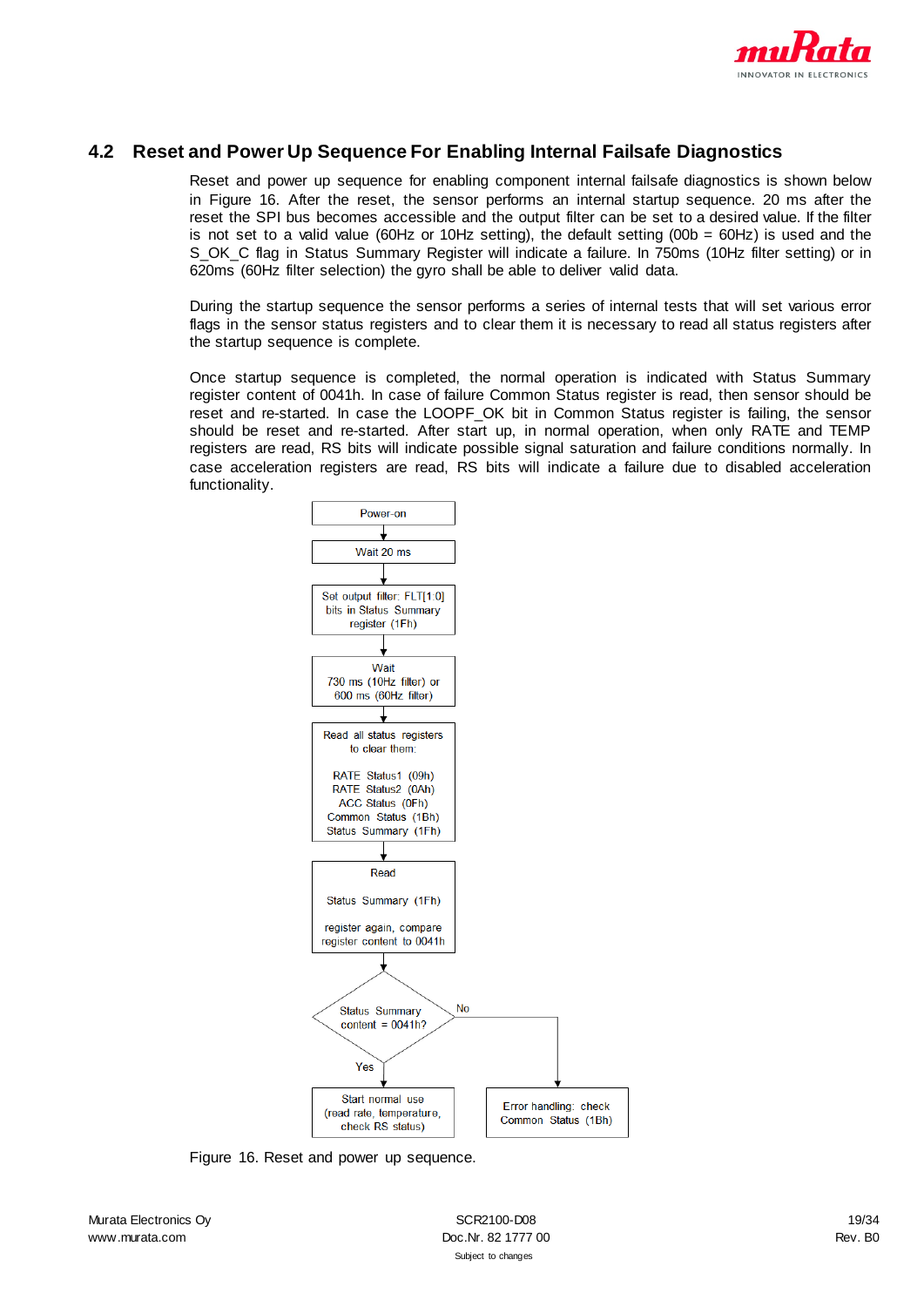

## <span id="page-19-0"></span>**5 Component Interfacing**

### <span id="page-19-1"></span>**5.1 SPI Interface**

#### <span id="page-19-2"></span>**5.1.1 General**

The SCR2100-D08 has one SPI interface for the angular rate sensor. SPI communication transfers data between the SPI master and registers of the SCR2100-D08 ASIC. The SCR2100-D08 always operates as a slave device in master-slave operation mode. 3-wire SPI connection cannot be used.

#### **SPI interface pins:**

| CSB        | Chip Select (active low) | $MCU \rightarrow ASIC$ |
|------------|--------------------------|------------------------|
| <b>SCK</b> | Serial Clock             | $MCU \rightarrow ASIC$ |
| MOSL       | Master Out Slave In      | $MCU \rightarrow ASIC$ |
| MISO.      | Master In Slave Out      | $ASIC \rightarrow MCU$ |

#### <span id="page-19-3"></span>**5.1.2 Protocol**

SPI communication uses off-frame protocol so each transfer has two phases.

The first phase contains the SPI command (Request) and the data (Response) of the previous command. The second phase contains the next Request and the Response to the Request of the first phase, see [Figure 17.](#page-19-4)

Data word length is 32 bits, the data is transferred MSB first. The first response after reset is undefined and shall be discarded.

| <b>CSB</b>  |                                   |                                                      |  |
|-------------|-----------------------------------|------------------------------------------------------|--|
| <b>SCK</b>  |                                   |                                                      |  |
| <b>MOSI</b> | <b>Request 1</b>                  | <br><b>Request 2</b>                                 |  |
| <b>MISO</b> | <b>Undefined Data after Reset</b> | <br>----------------------------------<br>Response 1 |  |

<span id="page-19-4"></span>Figure 17. SPI protocol example.

The interleaved Request - Response cycle then continues as shown i[n Figure 18.](#page-19-5)

| <b>MOSI</b> | Request 1<br><b>Request 2</b><br>Request 3<br>Request 4                 |  |
|-------------|-------------------------------------------------------------------------|--|
| <b>MISO</b> | Undefined<br>Response 2<br>Response 3<br>Response 1                     |  |
|             |                                                                         |  |
|             | *The first response after reset is<br>undefined and shall be discarded. |  |

<span id="page-19-5"></span>Figure 18. Request – Response frame relationship.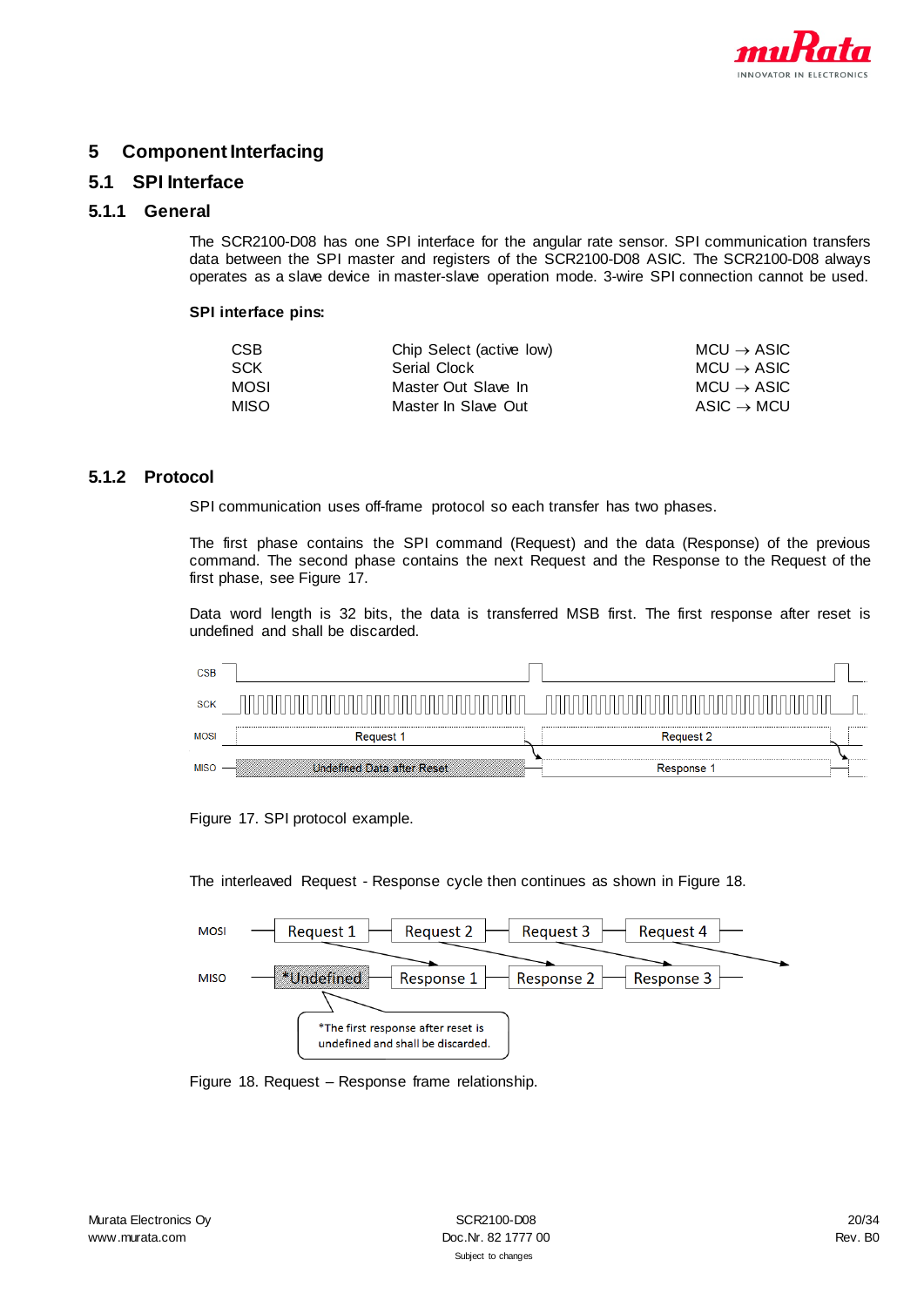

The SPI transmission is always started with the CSB falling edge and terminated with the CSB rising edge. The data is captured on the SCK's rising edge (MOSI line) and it is propagated on the SCK's falling edge (MISO line). This equals to SPI Mode 0 (CPOL = 0 and CPHA = 0), see Figure [19.](#page-20-1)

| <b>CSB</b> |                                                                             |                            |
|------------|-----------------------------------------------------------------------------|----------------------------|
|            | SCK $\begin{bmatrix} 1 & 2 & 3 & 4 & 5 & 6 & 7 & 8 & 26 & 27 \end{bmatrix}$ | 29<br>30<br>28<br>32<br>31 |
|            | MOSI DI31 DI30 DI29 DI28 DI27 DI26 DI25 DI24                                | DI3 DI2 DI1 DI0<br>DI5 DI4 |
|            | $MISO$ $\rightarrow$ 0031   0030   0029   0028   0027   0026   0025   0024  | DO5 DO4 DO3 DO2 DO1 DO0    |

Figure 19. SPI Frame Format.

### <span id="page-20-1"></span><span id="page-20-0"></span>**5.1.3 General Instruction format**

The SPI frame is divided into four parts (See [Figure 20](#page-20-2) and [Table 9\)](#page-20-3):

- 1. Operation Code (OP)
- 2. Return status (RS, in MISO)
- 3. Data (DI, DO)
- 4. Checksum (CRC)

Unused bits shall be set to 0, this is important for the checksum calculation.

| <b>Bit</b>  | <b>MSB</b><br>31        | 30 | 29                    | 28 | 27 | 26 25 24 |                  |             | 23 | 22                                                          | $\ddotsc$ | 987 |  |                   |            |           | LSB |
|-------------|-------------------------|----|-----------------------|----|----|----------|------------------|-------------|----|-------------------------------------------------------------|-----------|-----|--|-------------------|------------|-----------|-----|
| <b>MOSI</b> | OP5 OP4 OP3 OP2 OP1 OP0 |    |                       |    |    |          |                  | $\mathbf 0$ |    | DI15 DI14                                                   |           |     |  | DI1 DI0 CRC7 CRC6 |            | CRC1 CRC0 |     |
| MISO        |                         |    |                       |    |    |          |                  |             |    | OP5   OP4   OP3   OP2   OP1   OP0   RS1   RS0   DO15   DO14 |           |     |  | DO1 DO0 CRC7 CRC6 |            | CRC1 CRC0 |     |
|             |                         |    | <b>Operation Code</b> |    |    |          | $\rightarrow$ RS |             |    |                                                             | Data      |     |  |                   | <b>CRC</b> |           |     |

<span id="page-20-2"></span>Figure 20. SPI instruction format.

<span id="page-20-3"></span>

|  |  |  |  | Table 9. SPI bit definitions. |
|--|--|--|--|-------------------------------|
|--|--|--|--|-------------------------------|

| <b>Bits</b> | Name           | <b>MOSI</b>                   | <b>MISO</b>                   |
|-------------|----------------|-------------------------------|-------------------------------|
| OP[5:0]     | Operation code | Requested operation:          | Performed operation:          |
|             |                | • OP5: Write = $1 /$ Read = 0 | • OP5: Write = $1 /$ Read = 0 |
|             |                | • OP[4:0] = Register address  | • OP[4:0] = Register address  |
| RS[1:0]     | Return status  | n.a.                          | <b>Sensor status</b>          |
| D[15:0]     | Data           | Data to be written            | Return data                   |
| CR[7:0]     | Checksum       | Checksum of MOSI bits [31:8]  | Checksum of MISO bits [31:8]  |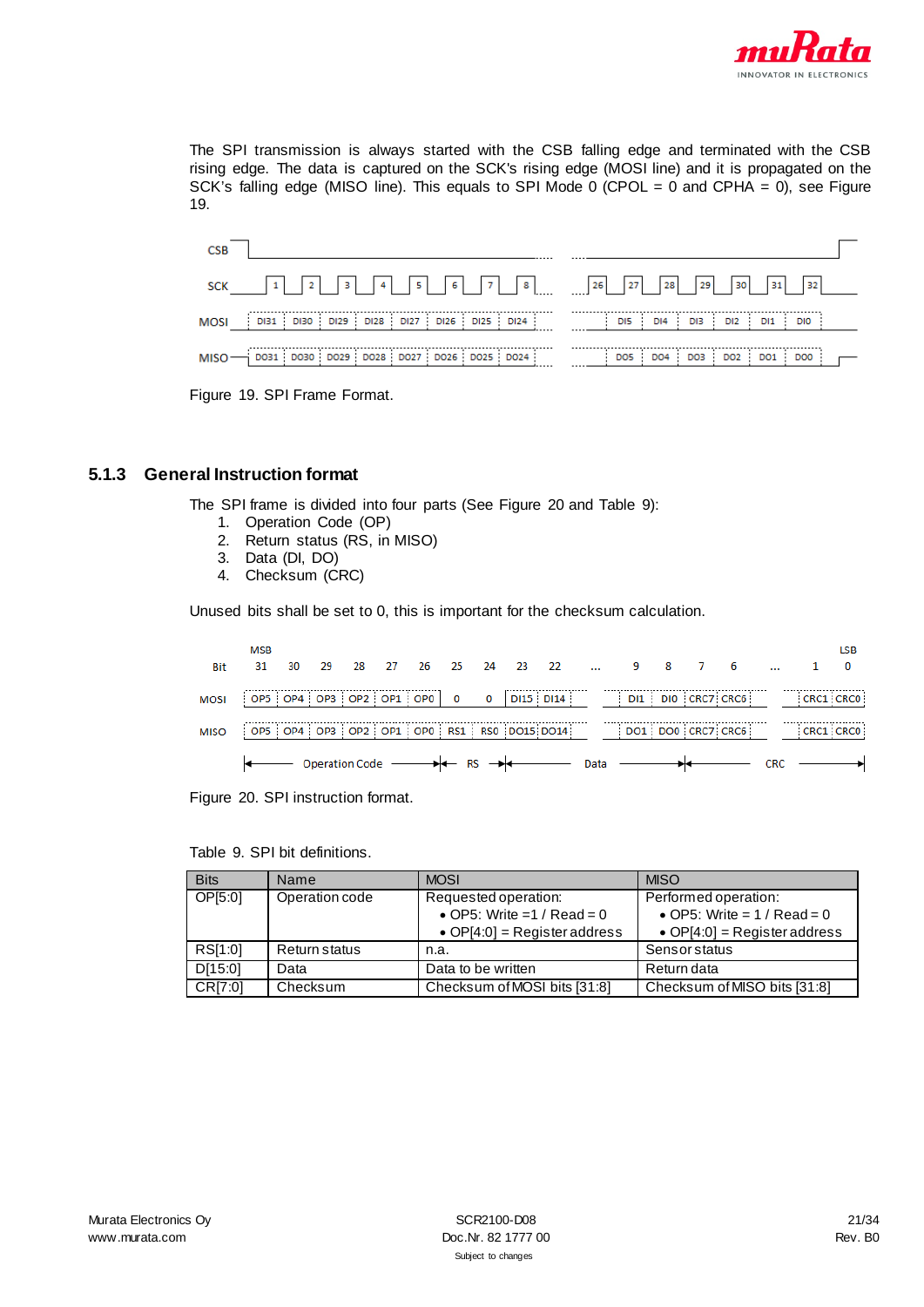

# <span id="page-21-3"></span><span id="page-21-0"></span>**5.1.4 Operations**

| Operation                                         | Register                       | <b>SPI Frame</b><br>Binary (OP, RS, Data, CRC) | <b>SPI Frame</b><br>Hex |
|---------------------------------------------------|--------------------------------|------------------------------------------------|-------------------------|
| Read RATE                                         | <b>RATE (01h)</b>              | 000001 00 0000000000000000 11110111            | 040000F7h               |
| Read TEMP                                         | <b>TEMP (07h)</b>              | 000111 00 0000000000000000 11100011            | 1C0000E3h               |
| <b>Read RATE Status 1</b>                         | <b>RATE Status 1</b><br>(09h)  | 001001 00 0000000000000000 11000111            | 240000C7h               |
| Read RATE Status 2                                | <b>RATE Status 2</b><br>(0Ah)  | 001010 00 0000000000000000 11001101            | 280000CDh               |
| <b>Read ACC Status</b>                            | ACC Status (15h)               | 001111 00 0000000000000000 11010011            | 3C0000D3h               |
| Write Reset Control<br>HardReset                  | Reset Control (16h)            | 110110 00 0000000000000100 00110001            | D8000431h               |
| Write Reset Control<br>MonitorST                  | Reset Control (16h)            | 110110 00 0000000000001000 10101101            | D80008ADh               |
| Read Serial ID0                                   | Serial ID0 (18h)               | 011000 00 0000000000000000 10100001            | 600000A1h               |
| Read Serial ID1                                   | Serial ID0 (19h)               | 011001 00 0000000000000000 10100111            | 640000A7h               |
| Read Common<br><b>Status</b>                      | <b>Common Status</b><br>(1Bh)  | 011011 00 0000000000000000 10101011            | 6C0000ABh               |
| <b>Read Status</b><br>Summary                     | <b>Status Summary</b><br>(1Fh) | 011111 00 0000000000000000 10110011            | 7C0000B3h               |
| Write $F1[1:0] = 10b$ :<br>set 60Hz filter active | <b>Status Summary</b><br>(1Fh) | 111111 00 0010000000000000 00000110            | FC200006h               |
| Write $F1[1:0] = 01b$ :<br>set 10Hz filter active | <b>Status Summary</b><br>(1Fh) | 111111 00 00010000000000000 11000111           | FC1000C7h               |

Table 10. Operations and their equivalent SPI frames.

## <span id="page-21-2"></span><span id="page-21-1"></span>**5.1.5 Return Status**

SPI frame Return Status bits (RS bits) indicate the functional status of the sensor, see Return Status definitions in [Table 11.](#page-21-2)

| RS[1] | RS <sub>[0]</sub> | <b>Description</b>                                                                                                                                                                                                                                                                                                                |
|-------|-------------------|-----------------------------------------------------------------------------------------------------------------------------------------------------------------------------------------------------------------------------------------------------------------------------------------------------------------------------------|
| O     | $\Omega$          | Initialization running                                                                                                                                                                                                                                                                                                            |
|       |                   | Normal operation of selected channel                                                                                                                                                                                                                                                                                              |
|       | 0                 | Selftest of selected channel                                                                                                                                                                                                                                                                                                      |
|       |                   | Reserved or not existing register addressed, error of selected channel or common failure<br>(see Status Summary Register bits S_OK_C, S_OK_R, S_OK_A)<br>S OK C is the summary of Common Status<br>$\bullet$<br>S_OK_R is the summary of RATE Status 1 and RATE Status 2<br>$\bullet$<br>S_OK_A is the summary of ACC Status<br>٠ |

Table 11. Return Status definitions.

The priority of the return status states is from high to low:  $10 \rightarrow 00 \rightarrow 11 \rightarrow 01$ .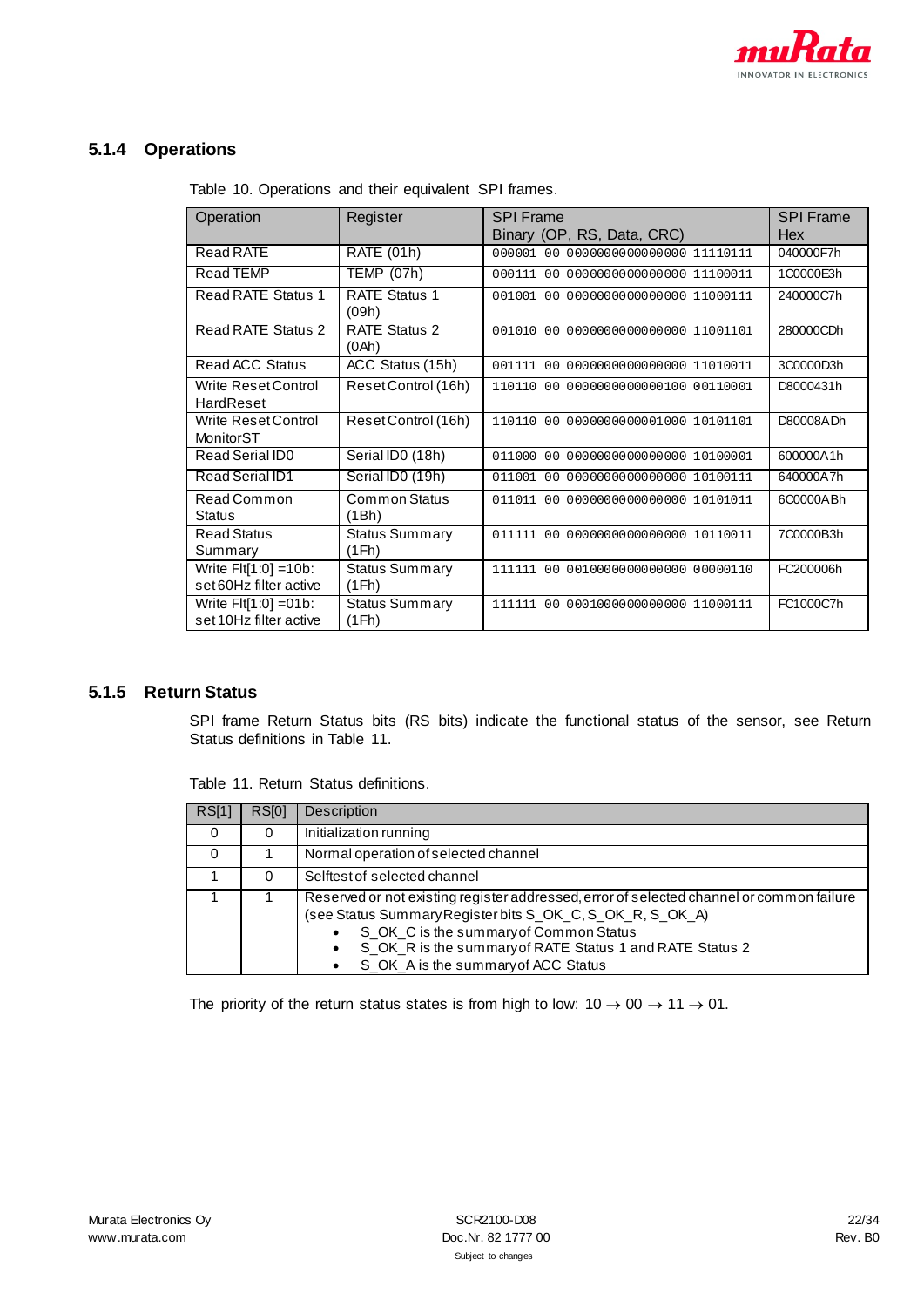

### <span id="page-22-1"></span><span id="page-22-0"></span>**5.1.6 Checksum (CRC)**

For SPI transmission error detection a Cyclic Redundancy Check (CRC) is implemented, for details see [Table 12.](#page-22-1)

Table 12. SPI CRC definition.

| Parameter   | Value                                  |
|-------------|----------------------------------------|
| <b>Name</b> | CRC-8                                  |
| Width       | 8 bit                                  |
| Poly        | 1Dh (generator polynom: X8+X4+X3+X2+1) |
| Init        | FFh (initialization value)             |
| XOR out     | FFh (inversion of CRC result)          |

The CRC register has to be initialized with FFh to ensure a CRC failure in case of stuck-at-0 and stuck-at-1 error on the SPI bus. C-programming language example for CRC calculation is presented i[n Figure 21.](#page-22-2) It can be used as is in an appropriate programming context.

```
// Calculate CRC for 24 MSB's of the 32 bit dword
// (8 LSB's are the CRC field and are not included in CRC calculation)
uint8_t CalculateCRC(uint32_t Data)
\left\{ \right.uint8 t BitIndex;
  uint8_t BitValue;
  uint8_t CRC;
 CRC = 0xFF; for (BitIndex = 31; BitIndex > 7; BitIndex--)
  \{ BitValue = (uint8_t)((Data >> BitIndex) & 0x01);
   CRC = CRC8(BitValue, CRC); }
  CRC = (uint8_t)~CRC; return CRC;
}
static uint8_t CRC8(uint8_t BitValue, uint8_t CRC)
{
  uint8_t Temp;
  Temp = (uint8_t)(CRC & 0x80); if (BitValue == 0x01)
   {
    Temp \sim = 0x80;
   }
  CRC <<= 1; if (Temp > 0)
   {
    CRC \sim 0x1D;
   }
   return CRC;
}
```
<span id="page-22-2"></span>Figure 21. C-programming language example for CRC calculation.

#### **CRC calculation example:**

Read RATE register (01h) -> SPI[31:8] = 040000h -> CRC [7:0] -> F7h. Further examples can be found in [Table 10.](#page-21-3)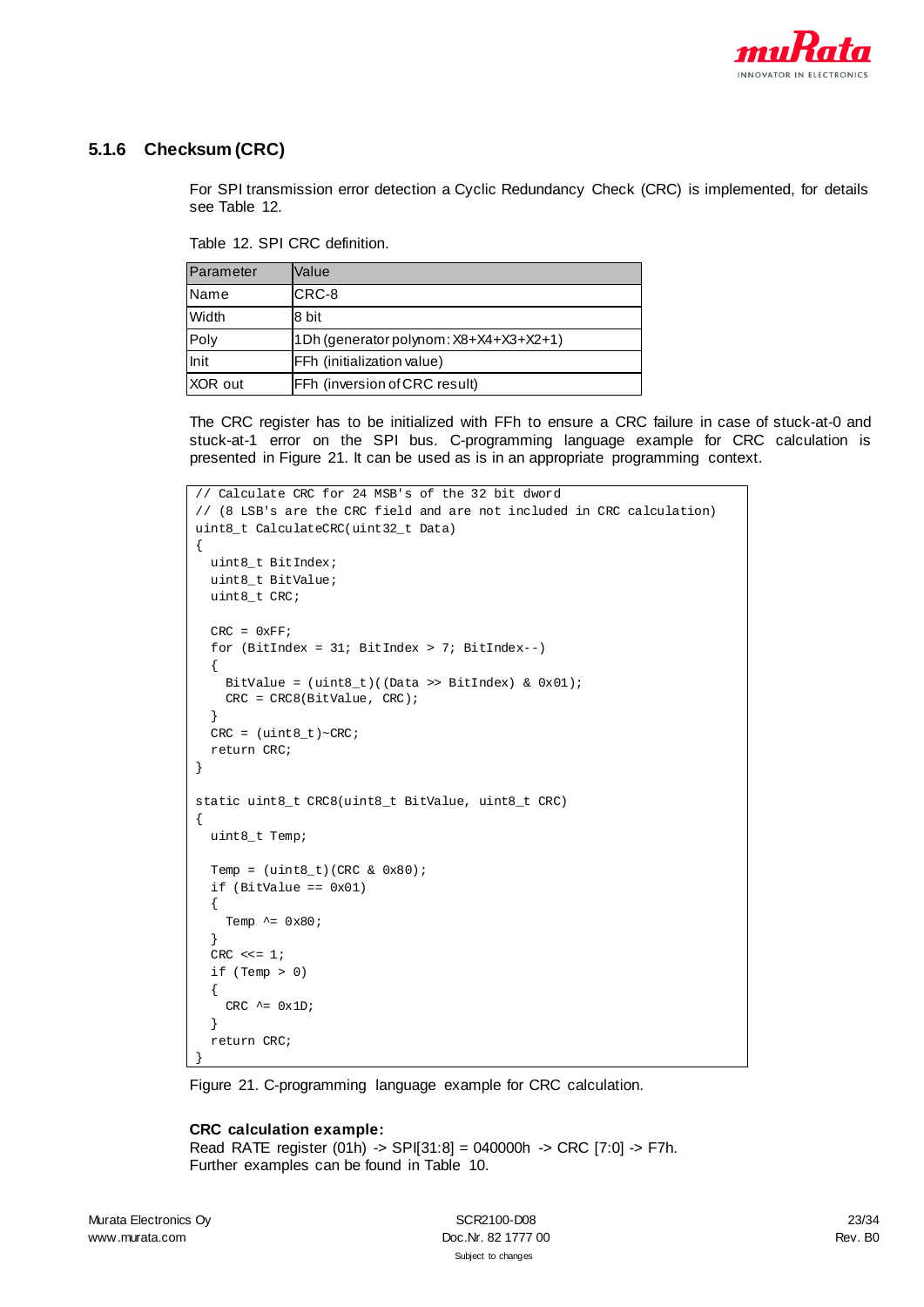

### <span id="page-23-0"></span>**5.1.7 Recommendation for the SPI interface implementation**

SPI communication may interfere with the measured angular rate signal due to sensor internal capacitive coupling. If the harmonic overtones of the SPI communication activity are close to gyro operational frequency, the SPI cross talk can be seen as increased noise level in angular rate signal.

Cross talk can be eliminated by choosing the output data rate (sample rate) in a suitable way, i.e. avoiding the overtones on the gyro operation frequency. For optimum performance it is recommended that 2.3kHz or 3.2kHz output data rate is used with maximum serial clock (SCK) frequency (8MHz). The design performance should be verified carefully.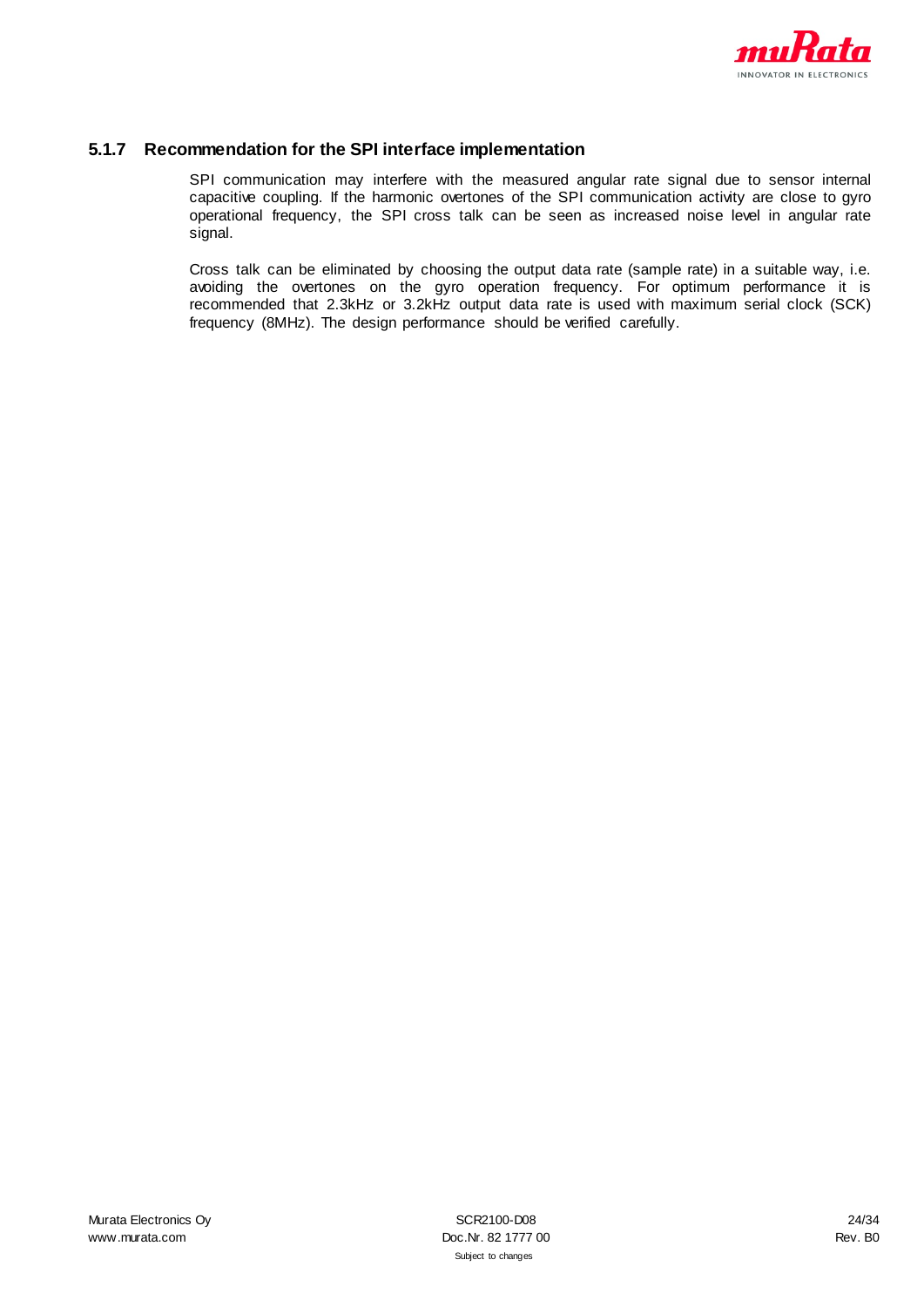

# <span id="page-24-0"></span>**6 Register Definition**

# <span id="page-24-1"></span>**6.1 Sensor Data Block**

Table 13. Sensor data block.

| Addr<br>OP[4:0] | <b>Bits</b>        | Register Name | No. of<br><b>Bits</b> | Read/<br>Write | Description                                                                                                   |
|-----------------|--------------------|---------------|-----------------------|----------------|---------------------------------------------------------------------------------------------------------------|
| 01h             |                    | [15:0] RATE   | 16                    | R              | Rate output in 2's complement format                                                                          |
| 07h             | [15:0] <b>TEMP</b> |               | 16                    |                | Temperature sensor output in 2's complement<br>format. See section 2.3 for temperature conversion<br>example. |

SPI read frames with CRC content for these registers are shown in [Table 10.](#page-21-3)

### <span id="page-24-2"></span>**6.1.1 Example of Angular Rate Data Conversion**

For example, if RATE register read results: RATE = **05FFE08B**h, the register content is converted to angular rate as follows:

- $\bullet$  05h = 000001 01b
	- $\circ$  000001b = operation code = Read RATE
	- $\circ$  01b = return status (RS bits) = no error
- $FEOh = 1111 1111 1110 0000b = RATE$  register content
	- $\circ$  FFE0h in 2's complement format = -32d
	- $\circ$  Angular rate = -32LSB / sensitivity = -32LSB / (50LSB/( $\degree$ /s)) = -0.64 $\degree$ /s
- $8Bh = CRC$  of 05 $FFE0h$

### <span id="page-24-3"></span>**6.1.2 Example of Temperature Data Conversion**

For example, if TEMP register read results: TEMP = **1DFE6F4E**h, the register content is converted to temperature as follows:

- $1Dh = bin 000111 01b$ 
	- $\circ$  bin 000111b = operation code = Read TEMP
	- $\circ$  01 = return status (RS bits) = no error
- FE6Fh = bin 1111 1110 0110 1111 = TEMP register content
	- $\circ$  FE6Fh in 2's complement format = -401d
	- o Temperature = 60 + ( TEMP / 14.7) = 60 + [-401/14.7] = +32.7°C
	- o See section [2.3](#page-5-0) for temperature conversion equation
- $4Eh = CRC$  of 1DFE6Fh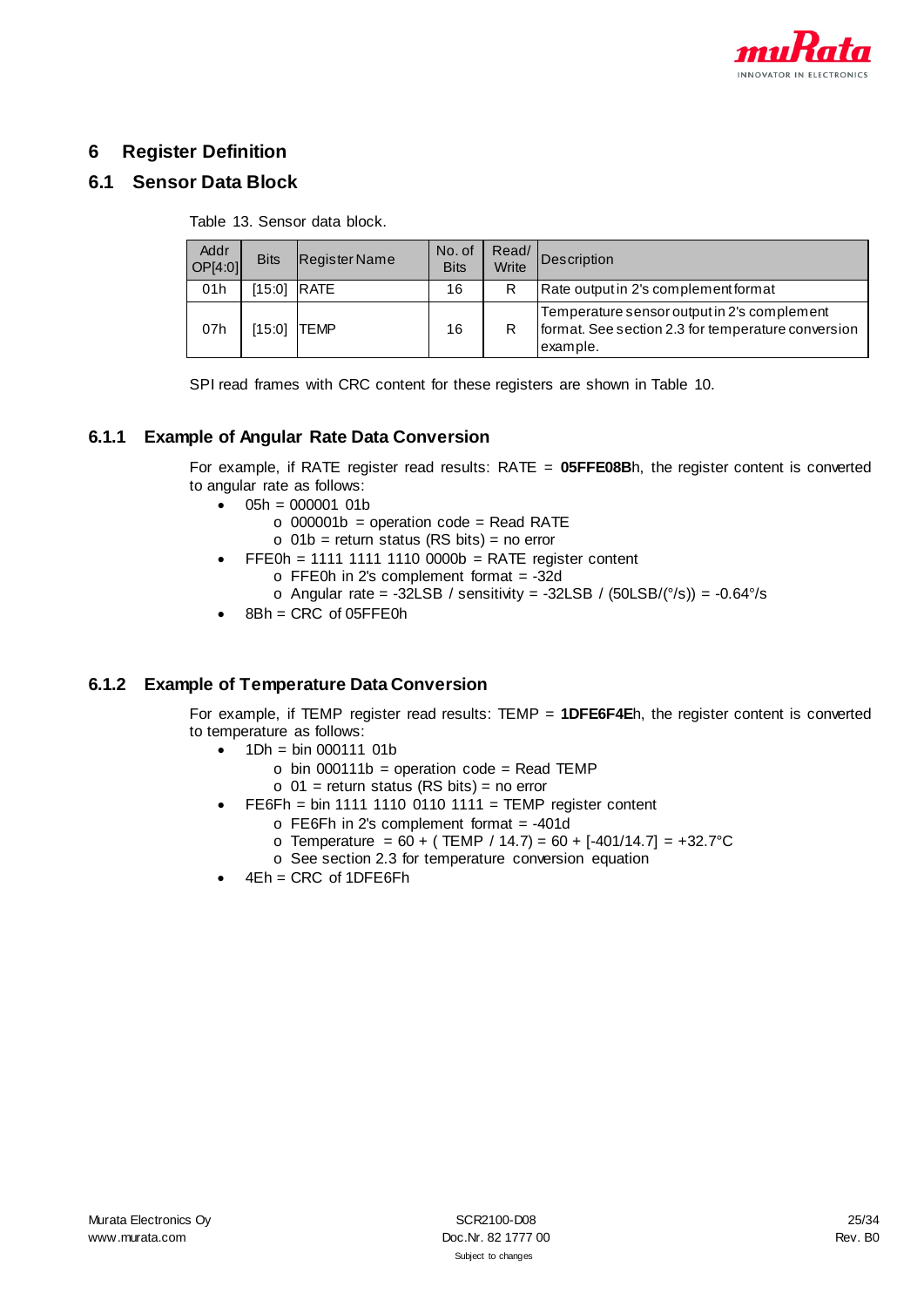

# <span id="page-25-0"></span>**6.2 Sensor Status Block**

| Addr<br>OP[4:0] | <b>Bits</b> | Register Name         | No. of<br><b>Bits</b> | Read/<br>Write | <b>Description</b>                                                                                                                                                     |
|-----------------|-------------|-----------------------|-----------------------|----------------|------------------------------------------------------------------------------------------------------------------------------------------------------------------------|
| 09h             | [15:0]      | <b>IRATE Status 1</b> | 16                    | R.             | Gyro sensor status                                                                                                                                                     |
| 0Ah             | [15:0]      | <b>RATE Status 2</b>  | 16                    | R.             | Gyro sensor status                                                                                                                                                     |
| 0Fh             | [15:0]      | <b>IACC Status</b>    | 16                    | R              | Accelerometer status<br>Note: accelerometer functionality is powered down,<br>This register is read during sensor power up<br>sequence, see more details in section 4. |
| 15h             | [15:0]      | Test                  | 16                    | R/W            | R/W register for SPI communication checking                                                                                                                            |
| 16h             | [15:0]      | <b>Reset Control</b>  | 16                    | R/W            | Reset status and trigger bits                                                                                                                                          |
| 18h             | [15:0]      | Serial ID0            | 16                    | R.             | Component serial number least significant bits                                                                                                                         |
| 19h             | [15:0]      | Serial ID1            | 16                    | R.             | Component serial number most significant bits                                                                                                                          |
| 1Bh             | [15:0]      | Common Status         | 16                    | R              | Status of common blocks                                                                                                                                                |
| 1Dh             | [15:0]      | Identification        | 16                    | R.             | Product type Identification                                                                                                                                            |
| 1Fh             | [15:0]      | <b>Status Summary</b> | 16                    | R/W            | Status overview                                                                                                                                                        |

Table 14. Sensor status block.

Note:

R/W for the register means, that the content of the register can be read, and that it is also possible to over write the content of the register in normal mode operation. The following signal blocks will then operate with the value written to the register. After a write cycle to the register, the register will keep its value until another write cycle or reset occurs.

SPI read and write frames with CRC content for these registers are shown in [Table 10.](#page-21-3)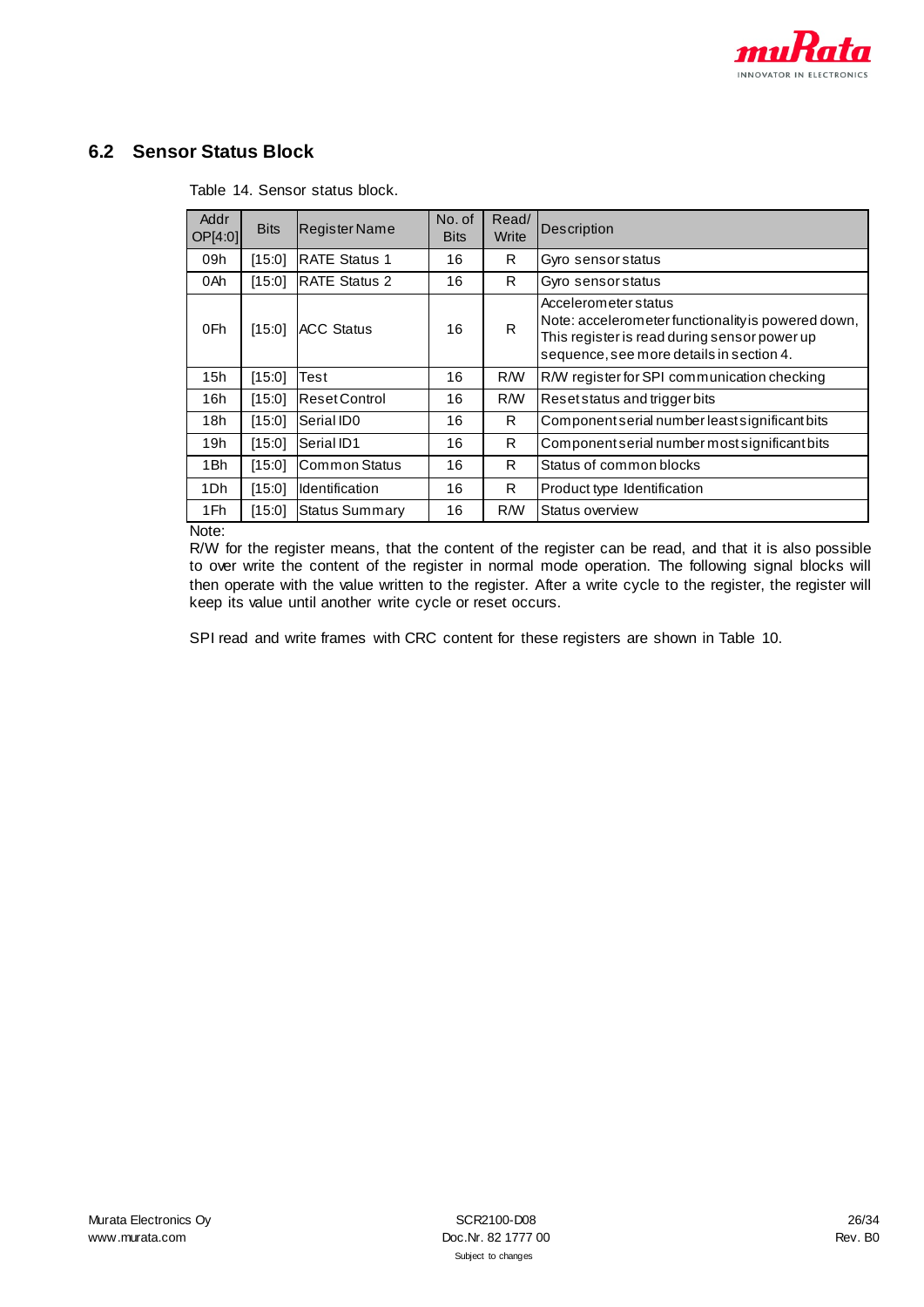

# <span id="page-26-0"></span>**6.2.1 RATE Status 1 Register (09h)**

#### Table 15. RATE Status 1 register.

| D <sub>15</sub> |             | D14 D13 D12 D11 D10 |               | D <sub>9</sub> | D8 | D7 | D <sub>6</sub> | D <sub>5</sub> | D <sub>4</sub> | D <sub>3</sub> | D <sub>2</sub>           | D1                | D <sub>0</sub> | <b>IBit</b> |
|-----------------|-------------|---------------------|---------------|----------------|----|----|----------------|----------------|----------------|----------------|--------------------------|-------------------|----------------|-------------|
|                 | ۰           |                     | ٠             |                |    |    |                | -              | ۰              |                | -                        | -                 | $\blacksquare$ | Write       |
| VCMF<br>ă       | Vboost<br>읒 |                     | Reserved[7:0] |                |    |    |                | SDM<br>⊓<br>읒  | စိ<br>흉<br>읒   | 읁<br>ई<br>읒    | O<br><b>AmpCtrl</b><br>읒 | 믓<br>AmpCtrl<br>잊 | 읶<br>观<br>ă    | Read        |

RATE Status 1 register indicates saturation or failure in gyroscope. Failure is indicated by setting OK flag to 0, the condition will be latched until a read cycle on the register.

Table 16. RATE Status 1 register bit description.

| <b>RegisterBit</b> | <b>Description</b>                                                |
|--------------------|-------------------------------------------------------------------|
| OF R OK            | This bit indicates signal path saturation and overflow conditions |
| DR_AmpCtrl_OK      | Status of drive amplitude control                                 |
| Q_AmpCtrl_OK       | Status of compensation signal amplitude control                   |
| dDR_Amp_OK         | Status of drive amplitude                                         |
| dQ_Amp_OK          | Status of compensation signal amplitude                           |
| SDM D OK           | Status of drive path stability                                    |
| VBoost OK          | Status of VBoost voltage                                          |
| VCMF_OK            | Status of biasing voltage                                         |

### <span id="page-26-1"></span>**6.2.2 RATE Status 2 Register (0Ah)**

Table 17. RATE Status 2 register.

|                          | D15 D14 D13 D12 D11 D10 |  |               |  |  | D <sub>9</sub> | D <sub>8</sub>   | D7                       | D6           | D5          | D4           | D3                       | D <sub>2</sub> | D1     | D <sub>0</sub> | <b>IBit</b> |
|--------------------------|-------------------------|--|---------------|--|--|----------------|------------------|--------------------------|--------------|-------------|--------------|--------------------------|----------------|--------|----------------|-------------|
| $\overline{\phantom{a}}$ |                         |  |               |  |  |                |                  | $\overline{\phantom{0}}$ | -            | -           | -            | $\overline{\phantom{0}}$ | -              |        |                | Write       |
|                          |                         |  | Reserved[6:0] |  |  |                | ഗ<br>τ<br>꽂<br>읒 | ω<br>읒                   | ഗ<br>᠊ᠣ<br>읒 | U<br>z<br>읒 | ヮ<br>᠊ᠣ<br>읒 | ഗ<br>z<br>읒              | ഗ<br>᠊ᠣ<br>읒   | □<br>읒 | □<br>᠊ᠣ<br>읒   | Read        |

RATE Status 2 register indicates saturation or failure in gyroscope. Failure is indicated by setting OK flag to 0, the condition will be latched until a read cycle on the register.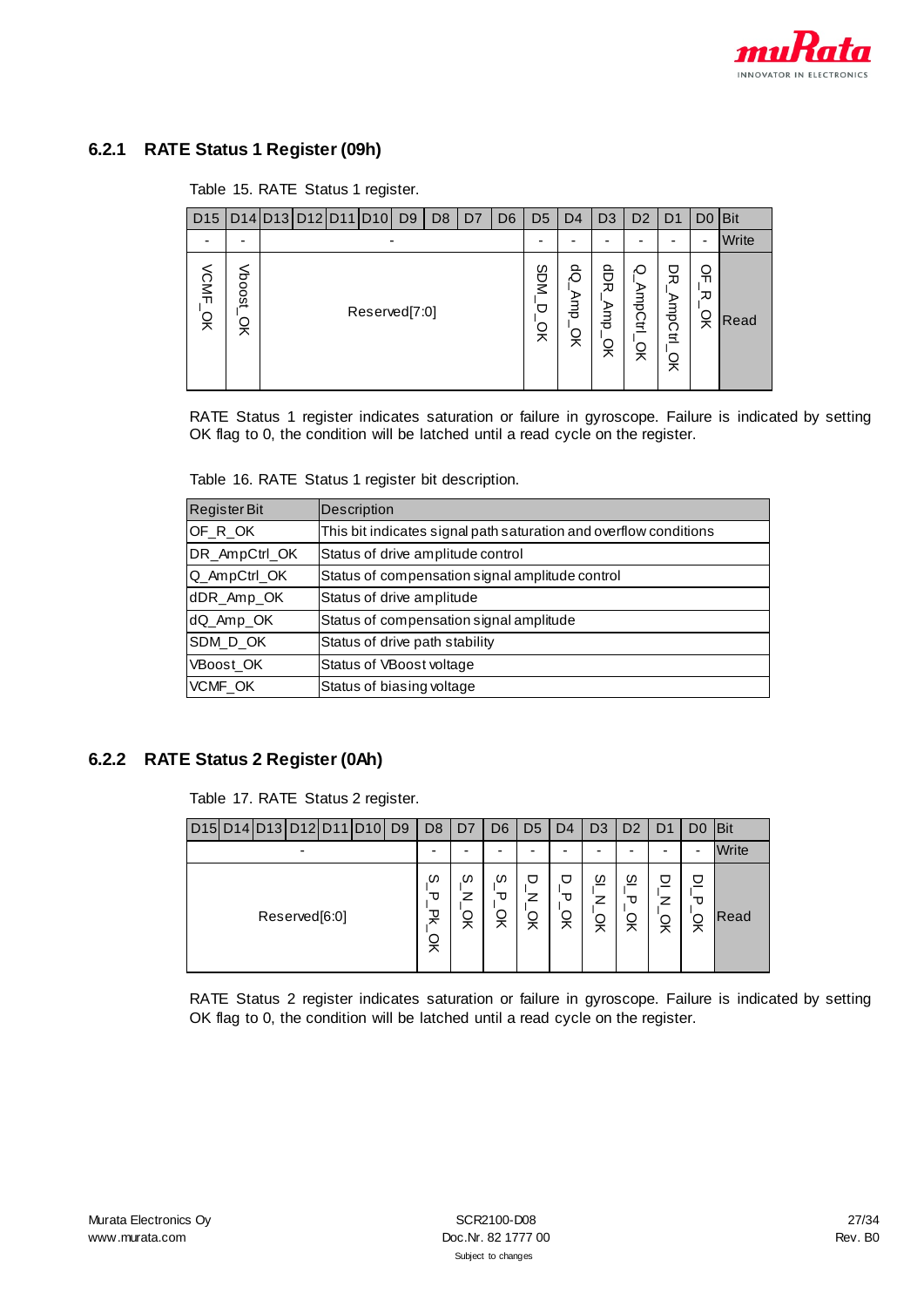

| <b>RegisterBit</b>      | <b>Description</b>                        |
|-------------------------|-------------------------------------------|
| DI POK                  | Indicates saturation or failure condition |
| DI_N_OK                 | Indicates saturation or failure condition |
| SI P OK                 | Indicates saturation or failure condition |
| SI N OK                 | Indicates saturation or failure condition |
| $D_P$ <sub>_C</sub> K   | Indicates saturation or failure condition |
| D_N_OK                  | Indicates saturation or failure condition |
| $S_P$ <sub>_</sub> $OK$ | Indicates saturation or failure condition |
| S_N_OK                  | Indicates saturation or failure condition |
| S_P_Pk_OK               | Indicates saturation or failure condition |

|  |  |  | Table 18. RATE Status 2 register bit description. |
|--|--|--|---------------------------------------------------|
|--|--|--|---------------------------------------------------|

# <span id="page-27-0"></span>**6.2.3 ACC Status Register (0Fh)**

ACC Status register indicates accelerometer related failures since the accelerometer functionality is powered down in SCR2100-D08.

### <span id="page-27-1"></span>**6.2.4 Reset Control Register (16h)**

Table 19. Reset Control register.

|  |  | D15 D14 D13 D12 D11 D10 D9 | D <sub>8</sub> | D7 | D <sub>6</sub> | D <sub>5</sub> | D <sub>4</sub> | D <sub>3</sub>  | D <sub>2</sub>                  | D1               | D <sub>0</sub> | <b>IBit</b> |
|--|--|----------------------------|----------------|----|----------------|----------------|----------------|-----------------|---------------------------------|------------------|----------------|-------------|
|  |  | Reserved[11:0]             |                |    |                |                |                | <b>MonitorS</b> | ω<br>굽<br>观<br>Φ<br>ഗ<br>Φ<br>∸ | 观<br>ese<br>ea[ı |                | Write       |
|  |  |                            |                |    |                |                |                |                 |                                 | $\dot{\Xi}$      |                | Read        |

Table 20. Reset Control register bit description.

| <b>Register Bit</b> | Description                                                                                                                       |
|---------------------|-----------------------------------------------------------------------------------------------------------------------------------|
| <b>HardReset</b>    | Writing this bit to 1 generates an EXTRESN compatible signal. Thus it is<br>possible to generate hardware reset via SPI interface |
| MonitorST           | Writing this bit to 1 initiates self test of internal monitoring circuit                                                          |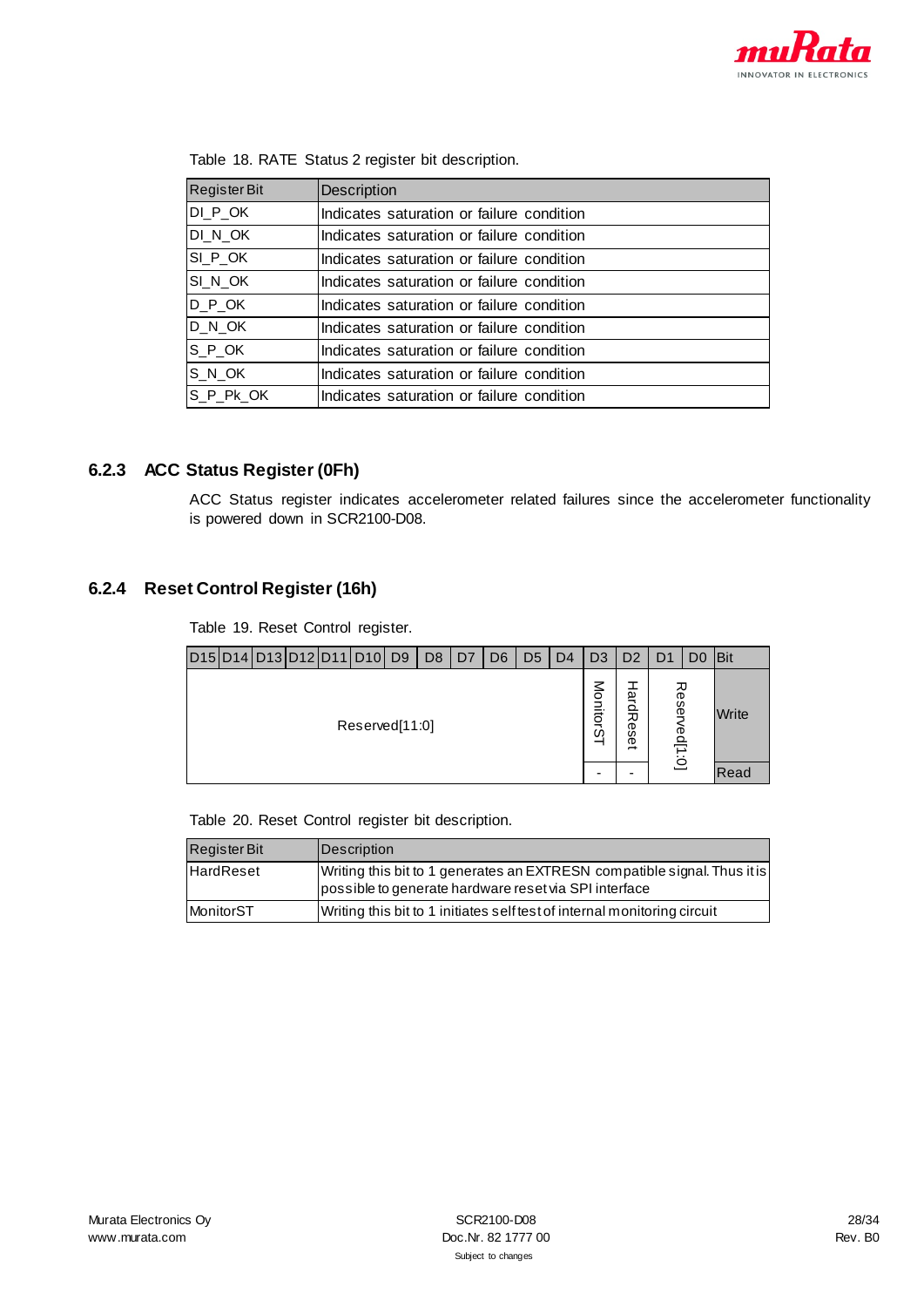

### <span id="page-28-1"></span><span id="page-28-0"></span>**6.2.5 Serial ID0 and Serial ID1 Registers (18h and 19h)**

SCR2100-D08 serial number is laser marked on top of component lid and stored in to Serial ID0 and Serial ID1 registers. Serial number is in 32bit unsigned integer format. Serial number register bit descriptions are shown below in [Table 21](#page-28-1) and [Table 22.](#page-28-2)

|  |  |  | Table 21. Serial ID0 (18h) register (serial number LSB word). |
|--|--|--|---------------------------------------------------------------|
|--|--|--|---------------------------------------------------------------|

|           | D15D14D13D12D11D10L |   |                          |  |   | D <sub>9</sub> | D <sub>8</sub> | D <sub>7</sub> | D <sub>6</sub> | D <sub>5</sub> | D <sub>4</sub> | D <sub>3</sub>           | D2 |   | <b>I</b> Bit |
|-----------|---------------------|---|--------------------------|--|---|----------------|----------------|----------------|----------------|----------------|----------------|--------------------------|----|---|--------------|
| -         | -                   | - | $\overline{\phantom{0}}$ |  | - | -              | -              | -              | -              | -              | -              | $\overline{\phantom{0}}$ | -  | - | Write        |
| ID0[15:0] |                     |   |                          |  |   |                |                |                |                | Read           |                |                          |    |   |              |

Table 22. Serial ID1 (19h) register (serial number MSB word).

<span id="page-28-2"></span>

| D15                      |           |   | D14D13D12D11D10L         |   |   | D <sub>9</sub>           | D <sub>8</sub> | D7 | D <sub>6</sub> | D <sub>5</sub> | D <sub>4</sub> | D2                       | no. |   |   | <b>IBit</b>  |
|--------------------------|-----------|---|--------------------------|---|---|--------------------------|----------------|----|----------------|----------------|----------------|--------------------------|-----|---|---|--------------|
| $\overline{\phantom{0}}$ | -         | - | $\overline{\phantom{0}}$ | - | - | $\overline{\phantom{0}}$ | -              | -  | -              | -              | -              | $\overline{\phantom{0}}$ | -   | - | - | <b>Vrite</b> |
|                          | ID1[15:0] |   |                          |   |   |                          |                |    |                |                | Read           |                          |     |   |   |              |

Example serial number conversion shown below:

- Serial ID0 register content: 8612h = bin 1000 0110 0001 0010
- Serial ID1 register content:  $8FBBh = bin 1000 0110 0001 0010$ <br>• Full serial number:  $8FBB 8612h = 2411300370$
- Full serial number: 8FB9 8612h = 2411300370
- Serial number laser marked on lid is 2411300370SCC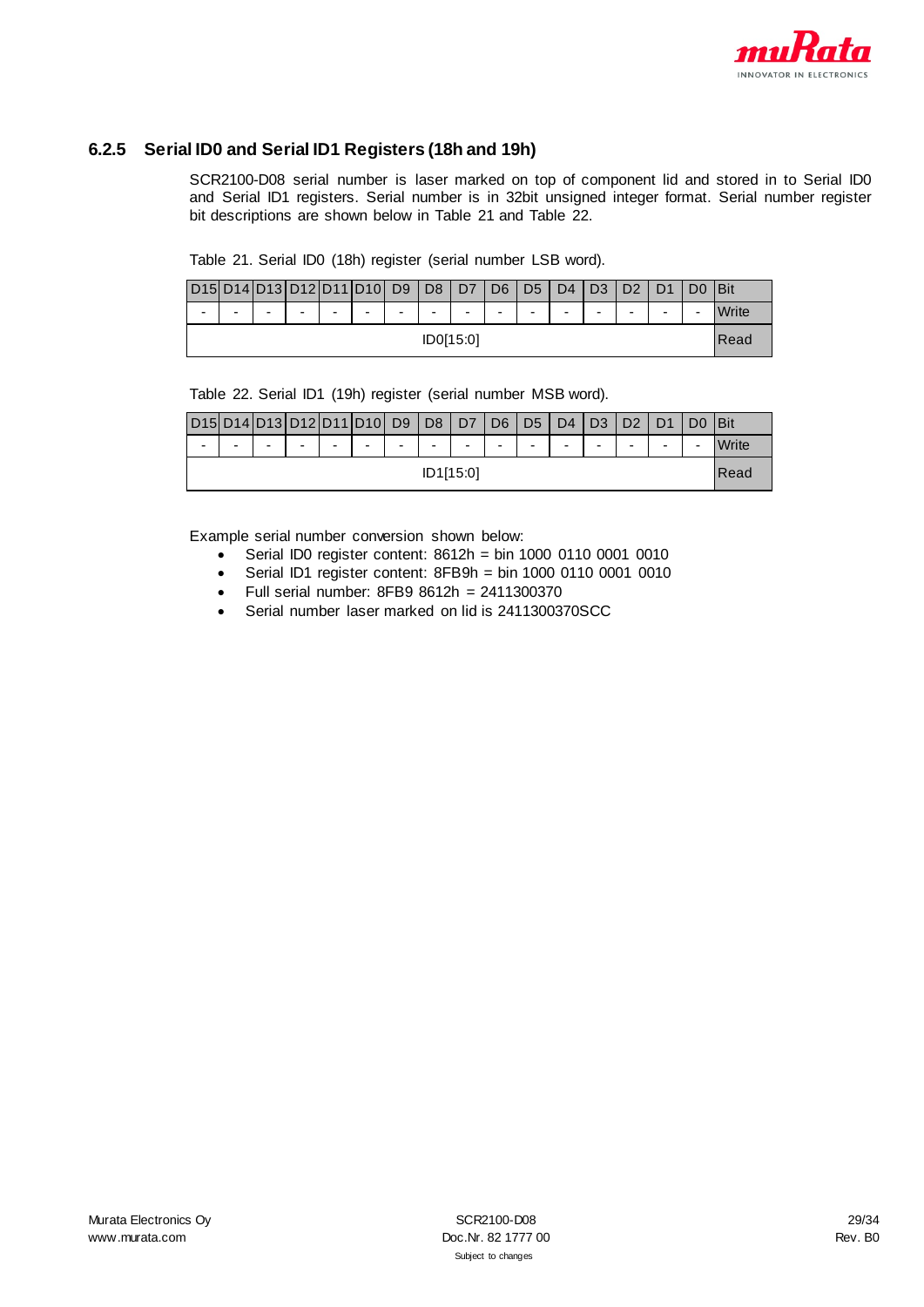

# <span id="page-29-0"></span>**6.2.6 Common Status Register (1Bh)**

Table 23. Common Status register.

|                   |               |                            | D15 D14 D13 D12 D11 D10    |             | D <sub>9</sub> | D <sub>8</sub> | D7 | D <sub>6</sub>   | D <sub>5</sub>  | D4                          | D <sub>3</sub>      | D <sub>2</sub>   | D1                            | D0               | <b>Bit</b> |
|-------------------|---------------|----------------------------|----------------------------|-------------|----------------|----------------|----|------------------|-----------------|-----------------------------|---------------------|------------------|-------------------------------|------------------|------------|
|                   |               |                            |                            |             |                |                |    |                  |                 |                             |                     |                  | -                             | ۰                | Write      |
| <b>NMode</b><br>ă | MonCheck<br>ă | ဂ<br>ᄒ<br>റ<br>이<br>나<br>ă | ဂ<br>ᄒ<br>Ō<br>დ<br>ს<br>읒 | 읶<br>റ<br>ă | StateMon[3:0]  |                |    | <b>OOPF</b><br>ă | EMP<br>Mon<br>잊 | ω<br>Ğ<br>N<br>9<br>Gd<br>읒 | 观<br>Φ<br>96<br>ked | ξ<br>O<br>Ó<br>읒 | <<br>ය<br>ග<br>∸<br>OP9V<br>읒 | D<br>S<br>Ó<br>잊 | Read       |

Common Status register indicates failure in common signals/blocks. Failure is indicated by setting OK flag to 0, the condition will be latched until a read cycle on the register.

Table 24. Common Status register bit description.

| Register Bit  | Description                                                                                           |
|---------------|-------------------------------------------------------------------------------------------------------|
| DVDD_OK       | Status of DVDD digital 3.3V supply voltage                                                            |
| VBG1_0P9V_OK  | Status of internal reference voltage                                                                  |
| VDDD_OK       | Status of digital core supply voltage                                                                 |
| VBG2_0P9V_OK  | Status of internal reference voltage                                                                  |
| TEMP_Mon_OK   | Status of temperature sensor signal                                                                   |
| LOOPF_OK      | Status of loop filter                                                                                 |
| StateMon[3:0] | Status of state machine for self test of monitoring circuit.                                          |
| OF C OK       | This bit indicates signal path saturation and overflow conditions related<br>to common signals/blocks |
| CRC_SPI_OK    | This bit indicates CRC failure in SPI communication                                                   |
| CRC_OTP_OK    | This bit indicates CRC failure in OTP memory                                                          |
| MonCheck_OK   | Result of the monitoring circuit self test                                                            |
| NMode OK      | $Bit = 0$ : ASIC test mode activated<br>$Bit = 1$ : ASIC is in normal mode                            |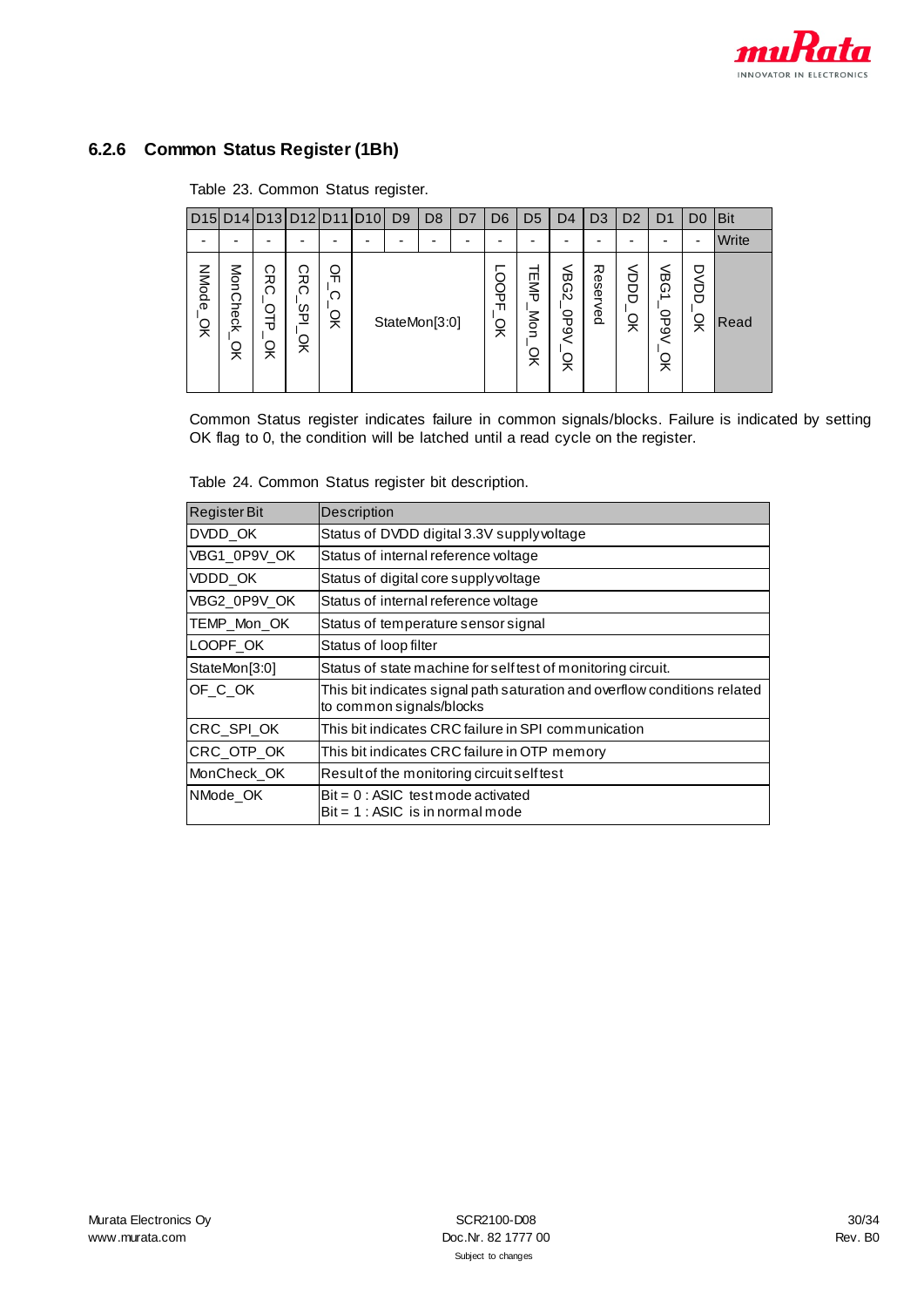

# <span id="page-30-0"></span>**6.2.7 Identification Register (1Dh)**

Table 25. Identification register.

|                          | D15 D14 D13 |                          | D12D11D10D9              |                          |                          |   | $\overline{D8}$          | D <sub>7</sub> | D <sub>6</sub> | D <sub>5</sub> | D <sub>4</sub>           | D <sub>3</sub>           | D <sub>2</sub> |   |                          | <b>Bit</b> |
|--------------------------|-------------|--------------------------|--------------------------|--------------------------|--------------------------|---|--------------------------|----------------|----------------|----------------|--------------------------|--------------------------|----------------|---|--------------------------|------------|
| $\overline{\phantom{a}}$ | -           | $\overline{\phantom{0}}$ | $\overline{\phantom{0}}$ | $\overline{\phantom{0}}$ | $\overline{\phantom{0}}$ | - | $\overline{\phantom{0}}$ | ۰              | -              | ۰              | $\overline{\phantom{0}}$ | $\overline{\phantom{0}}$ | -              | - | $\overline{\phantom{0}}$ | Vrite      |
| Identification[15:0]     |             |                          |                          |                          |                          |   |                          |                |                |                | Read                     |                          |                |   |                          |            |

Table 26. Identification register bit description.

| <b>Register Bit</b> | Description                                                    |
|---------------------|----------------------------------------------------------------|
| Identification      | Default value: 0500h (bin 0000 0101 0000 0000) for SCR2100-D08 |

### <span id="page-30-1"></span>**6.2.8 Status Summary Register (1Fh)**

Table 27. Status Summary register.

|                          |                         |          |  | D15 D14 D13 D12 D11 D10 D9 |               | D <sub>8</sub> | D <sub>7</sub> | D <sub>6</sub> | D <sub>5</sub> | D <sub>4</sub> | D <sub>3</sub> | D <sub>2</sub>             | D1 | D <sub>0</sub> | <b>Bit</b> |
|--------------------------|-------------------------|----------|--|----------------------------|---------------|----------------|----------------|----------------|----------------|----------------|----------------|----------------------------|----|----------------|------------|
| $\overline{\phantom{0}}$ | -                       |          |  |                            |               |                | -              |                |                | -              |                |                            | ۰  | Write          |            |
| ဖ<br>ನ<br>$\bar{z}$      | SelfT<br><b>TestDis</b> | Flt[1:0] |  |                            | Reserved[5:0] |                |                | ဖ<br>읒<br>റ    | lese)          | 观<br>/ed[1:0]  | S<br>읒<br>⋗    | ese<br>ed[1<br>$\dot{\Xi}$ | ᅎ  | ဖ<br>观         | Read       |

Table 28. Identification register bit description.

| <b>Register Bit</b> | <b>Description</b>                                                                                                                                                                                                                                       |
|---------------------|----------------------------------------------------------------------------------------------------------------------------------------------------------------------------------------------------------------------------------------------------------|
| S OK R              | Sensor status summary flag for gyro                                                                                                                                                                                                                      |
| SOK A               | Sensor status summary flag for accelerometer<br>Note: since accelerometer functionality is powered down, S_OK_A flag<br>shows always error (S_OK_A='0')                                                                                                  |
| S OK C              | Status summary flag for common blocks and functionalities                                                                                                                                                                                                |
| F1f1:01             | <b>Output Filter Selection:</b><br>00b: 60Hz filter active for GYRO signal (default after reset),<br>with Flt default setting S_OK_C is set to 0<br>01b: 10Hz filter active for GYRO signals<br>10b: 60Hz filter active for GYRO signal<br>11b: Reserved |
| SelfTestDis         | SelfTestDis='1' indicates that the self test of the monitoring circuit is<br>disabled.                                                                                                                                                                   |
| STC_EN              | STC EN='1' indicates that the accelerometer self test is enabled.<br>Note: since accelerometer functionality is powered down, STC_EN='0',<br>(not functional).                                                                                           |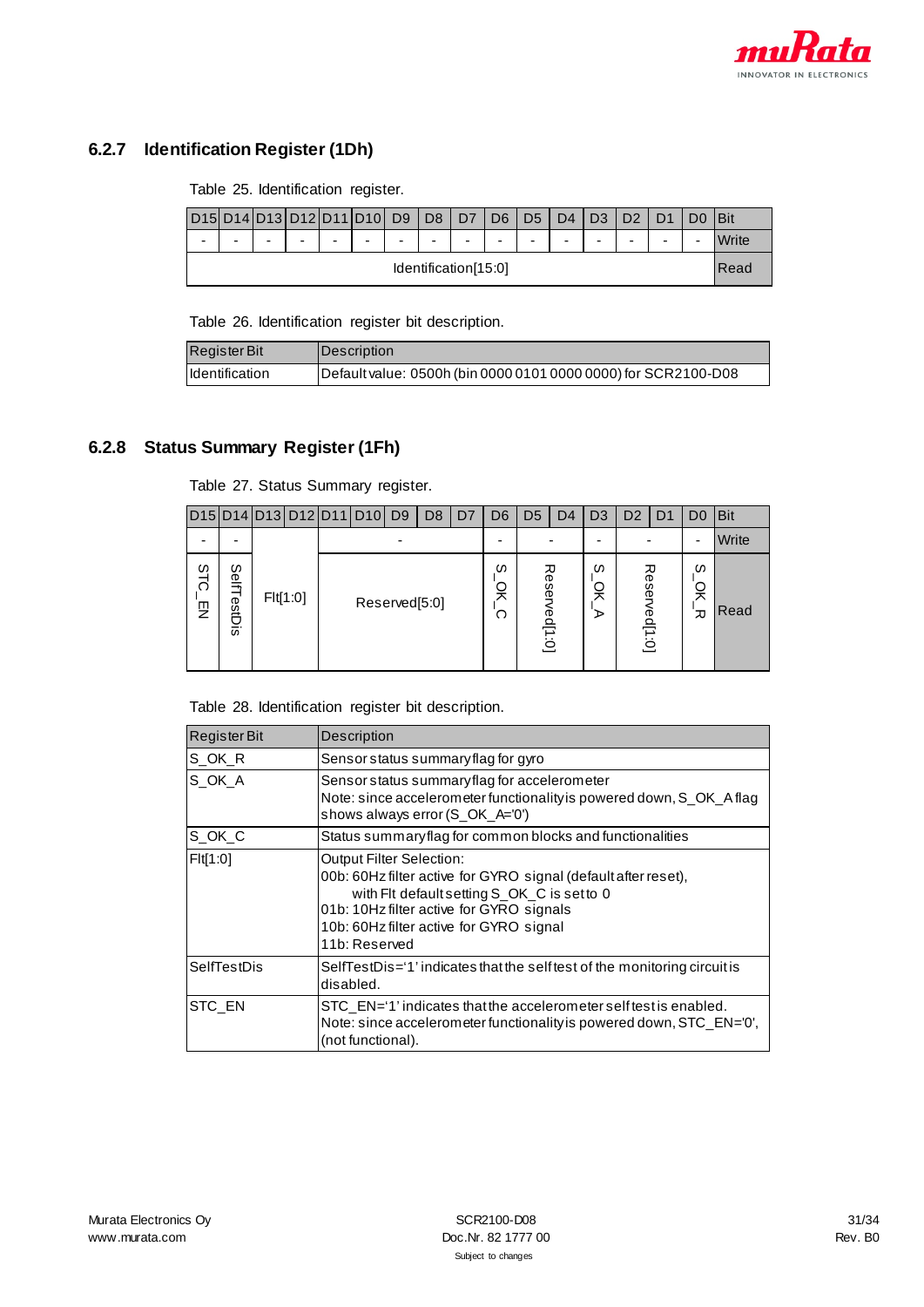

# <span id="page-31-0"></span>**7 Application information**

# <span id="page-31-1"></span>**7.1 Application Circuitry and External Component Characteristics**

See [Figure 22](#page-31-2) an[d Table 29](#page-31-3) for specification of the external components. The PCB layout example is shown in [Figure 23.](#page-32-1)



<span id="page-31-2"></span>Figure 22. Application schematic.

|                | Symbol Description                                                                                                                   | Min.      | Nom. | Max.        | Unit                      |
|----------------|--------------------------------------------------------------------------------------------------------------------------------------|-----------|------|-------------|---------------------------|
| C <sub>1</sub> | High voltage capacitor.<br>Voltage rating<br><b>ESR</b><br>Recommended component:<br>Murata GCM21BR71H474KA55, 0805, 470N, 50V, X7R  | 376<br>30 | 470  | 564<br>100  | nF<br>$\vee$<br>$m\Omega$ |
| C <sub>2</sub> | Decoupling capacitor between DVDD and DVSS<br><b>ESR</b><br>Recommended component:<br>Murata GCM21BR71C105KA58, 0805, 1U, 16V, X7R   | 700       | 1000 | 1300<br>100 | nF<br>$m\Omega$           |
| C <sub>3</sub> | Decoupling capacitor between D_EXTC and DVSS<br><b>ESR</b><br>Recommended component:<br>Murata GCM21BR71C105KA58, 0805, 1U, 16V, X7R | 700       | 1000 | 1300<br>100 | nF<br>$m\Omega$           |
| C4             | Decoupling capacitor between AVDD and AVSS<br><b>ESR</b><br>Recommended component:<br>Murata GCM188R71C104KA37, 0603, 100N, 16V, X7R | 70        | 100  | 130<br>100  | nF<br>$m\Omega$           |
| C <sub>5</sub> | Decoupling capacitor between A_EXTC and AVSS<br><b>ESR</b><br>Recommended component:<br>Murata GCM21BR71C105KA58, 0805, 1U, 16V, X7R | 700       | 1000 | 1300<br>100 | nF<br>$m\Omega$           |
| C6, C7         | Optional decoupling capacitor<br><b>ESR</b><br>Recommended component:<br>Murata GRM32ER71A476KE15L, 1210, 47U, 10V, X7R              | 22        | 47   | 100         | $\mu$ F<br>$m\Omega$      |
| L1             | Inductance for high voltage generation from Vin_Boost<br><b>ESR</b><br>Recommended component:<br>Bourns CM322522-470KL               | 37        | 47   | 57<br>5     | μH<br>$\Omega$            |

<span id="page-31-3"></span>Table 29. External component description for SCR2100-D08.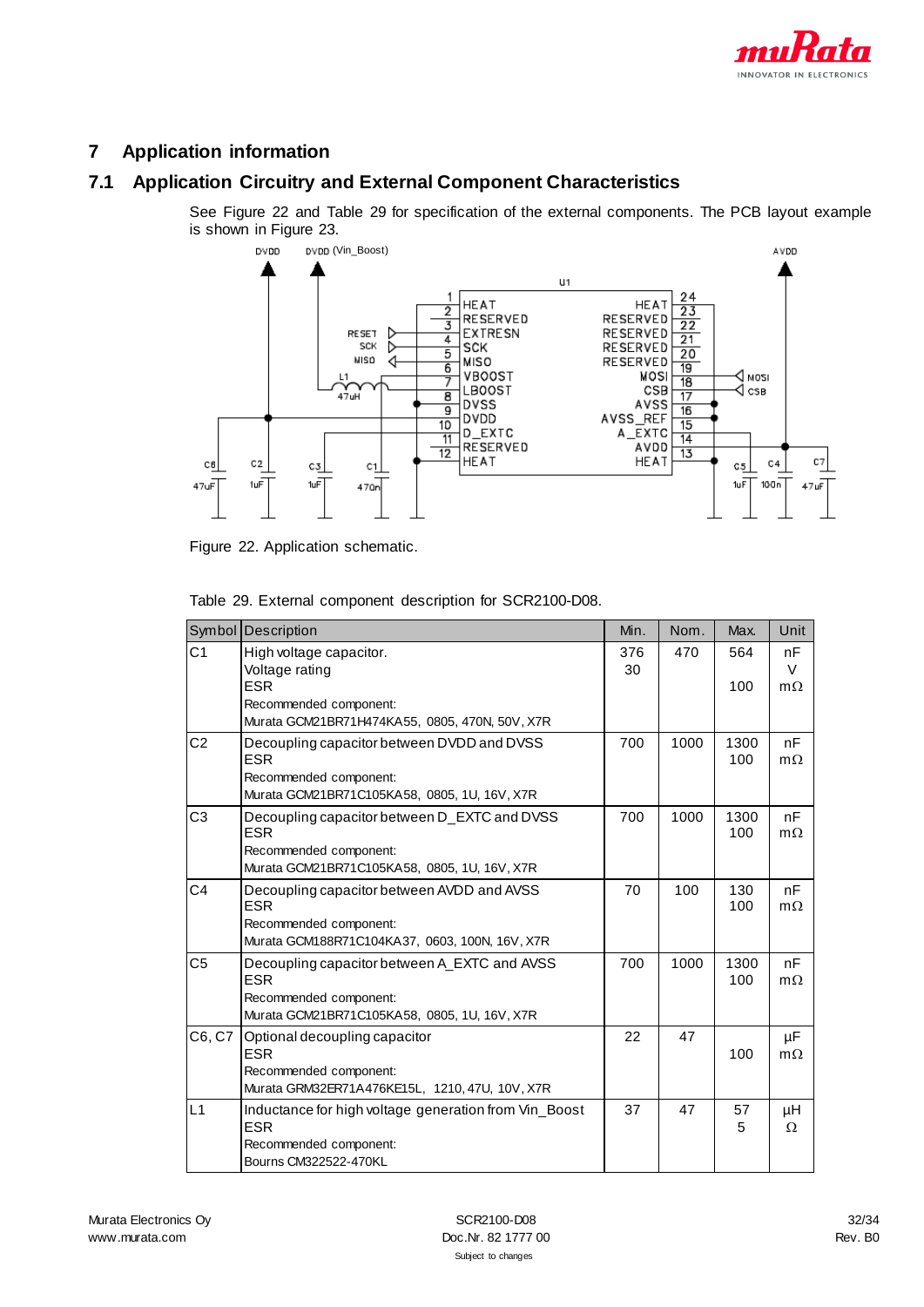



<span id="page-32-1"></span>Figure 23. Application PCB layout.

General circuit diagram and PCB layout recommendations for SCR2100-D08 (refer to [Figure 22](#page-31-2) and [Figure 23\):](#page-32-1)

- 1. Connect decoupling SMD capacitors (C1 C5) right next to respective component pins.
- 2. Locate ground plate under component.
- 3. Do not route signals or power supplies under the component on top layer.
- 4. Minimize the trace length between the L1 inductor and LBOOST pin (pin 7).
- 5. Ensure good ground connection of DVSS, AVSS\_REF and AVSS pins (pins 8, 15, 16).
- 6. For optimum performance the use of decoupling capacitors C6 and C7 is recommended. Capacitor C6 should be located close to C2 and C7 close to C4.

### <span id="page-32-0"></span>**7.2 Assembly Instructions**

Usage of PCB coating materials may effect component performance. The coating material and coating process used should be validated. For additional assembly related details please refer to "Technical Note 96" for assembly instructions:

TN96\_Assembly\_Instructions\_for\_SCC2000\_Series